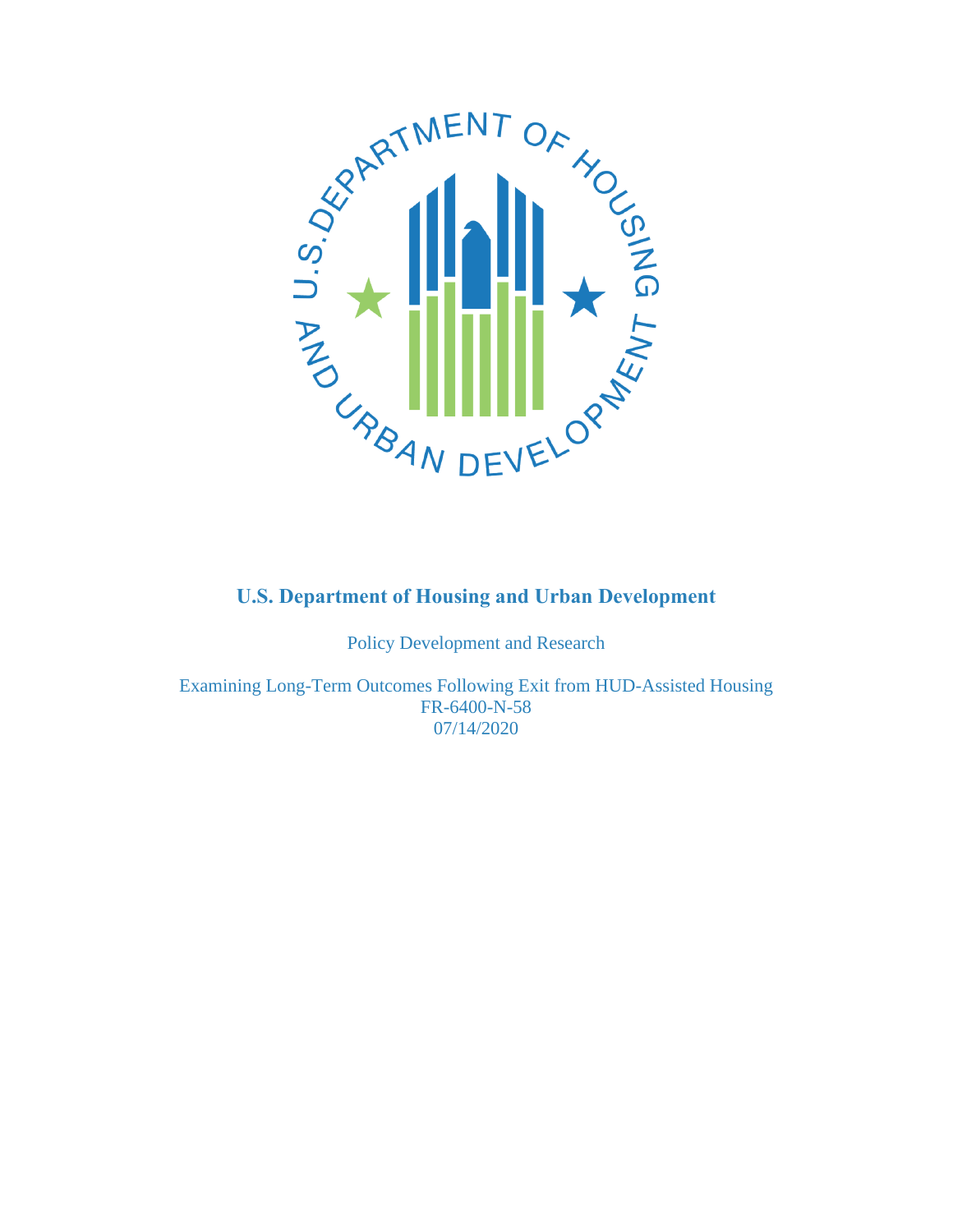# **Table of Contents**

| C. System for Award Management (SAM) and Dun and Bradstreet Universal Numbering |
|---------------------------------------------------------------------------------|
|                                                                                 |
|                                                                                 |
|                                                                                 |
|                                                                                 |
|                                                                                 |
|                                                                                 |
|                                                                                 |
|                                                                                 |
|                                                                                 |
|                                                                                 |
|                                                                                 |
|                                                                                 |
|                                                                                 |
|                                                                                 |
|                                                                                 |
|                                                                                 |
|                                                                                 |
|                                                                                 |
|                                                                                 |
|                                                                                 |
|                                                                                 |
|                                                                                 |
|                                                                                 |
|                                                                                 |
|                                                                                 |
|                                                                                 |
|                                                                                 |
|                                                                                 |
|                                                                                 |
|                                                                                 |
|                                                                                 |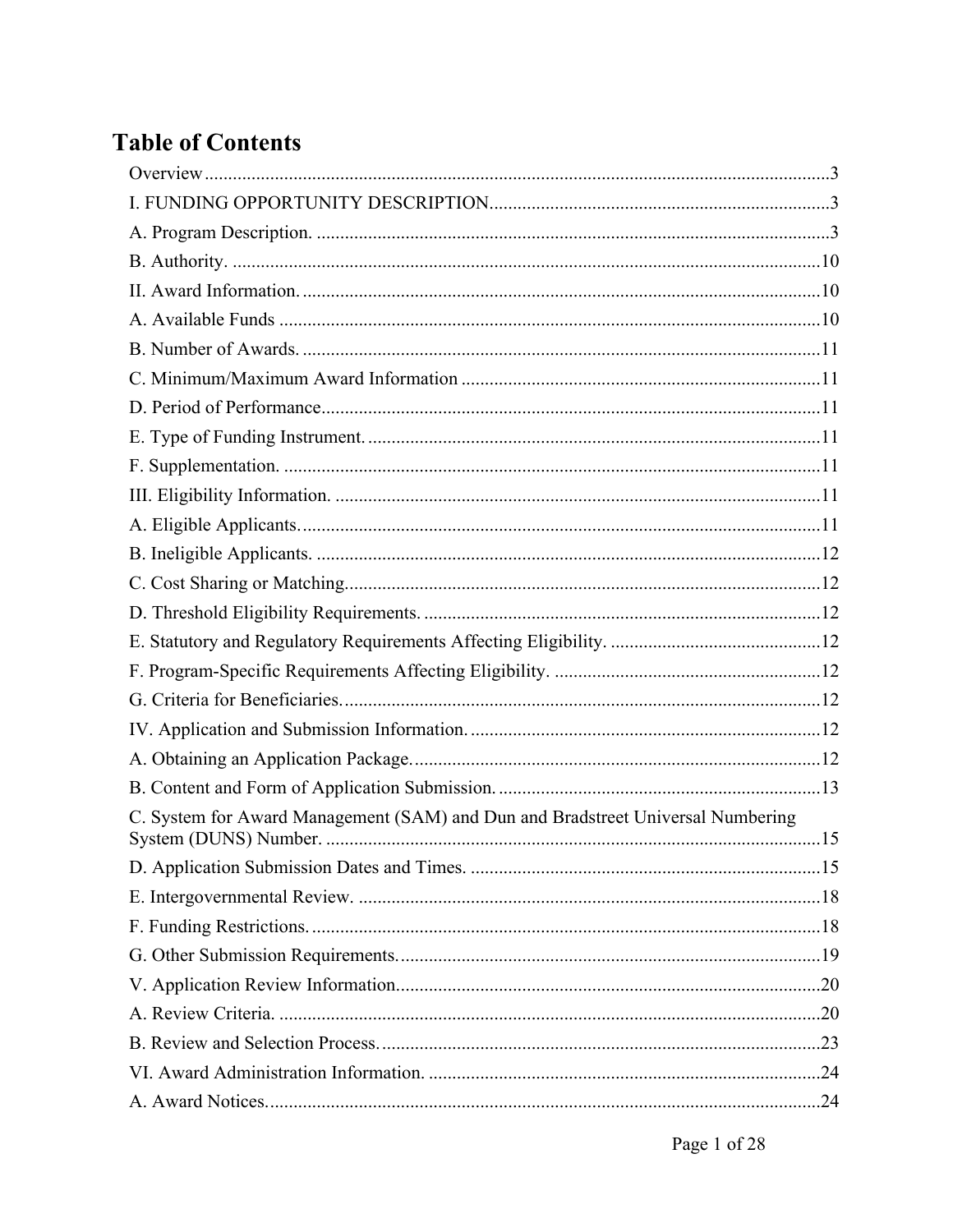| B. Administrative, National and Department Policy Requirements for HUD recipients 25 |  |
|--------------------------------------------------------------------------------------|--|
|                                                                                      |  |
|                                                                                      |  |
|                                                                                      |  |
|                                                                                      |  |
|                                                                                      |  |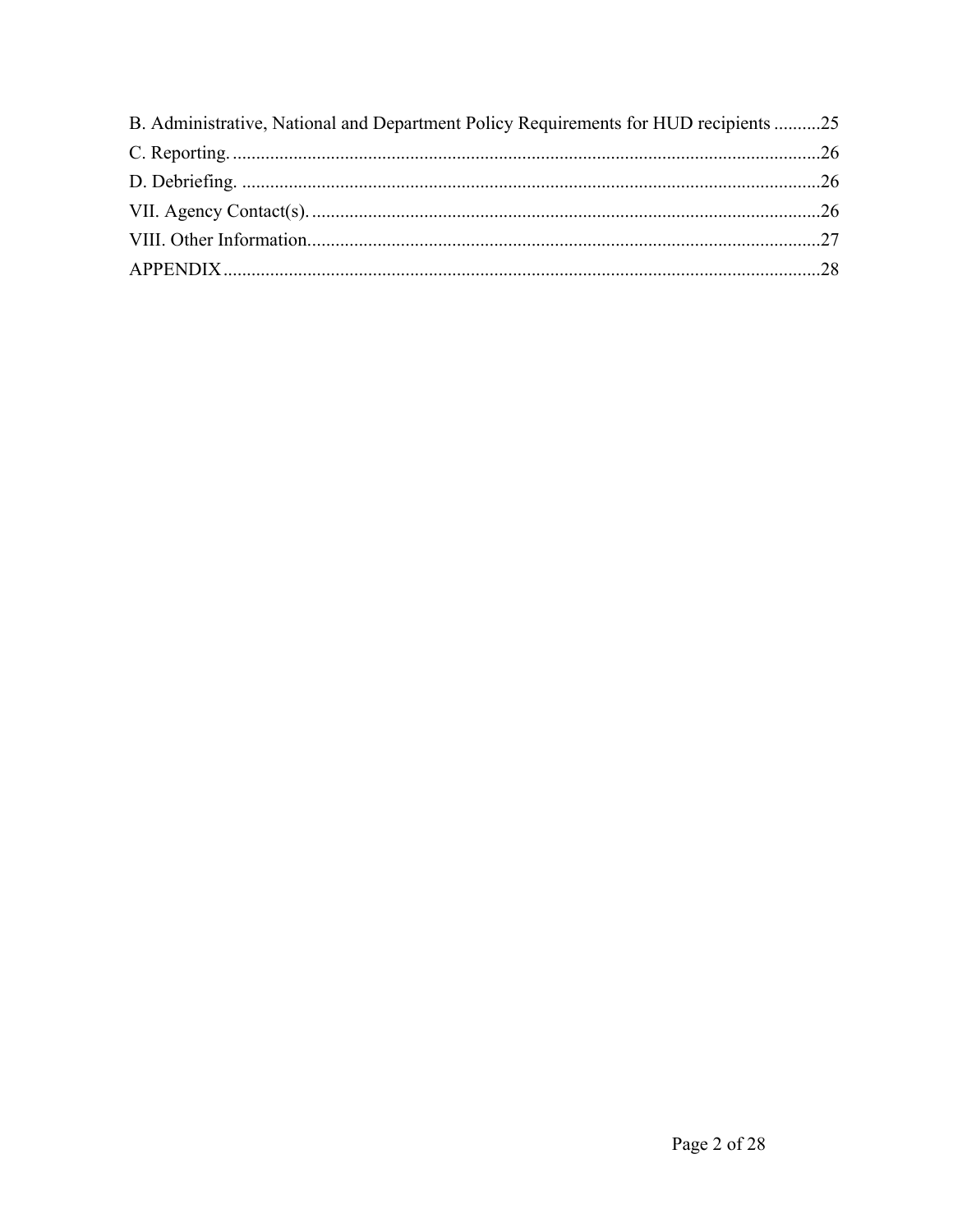**Program Office:** Policy Development and Research **Funding Opportunity Title:** Examining Long-Term Outcomes Following Exit from HUD-Assisted Housing **Funding Opportunity Number:** FR-6400-N-58 **Primary CFDA Number:** 14.536 **Due Date for Applications:** 07/14/2020

#### <span id="page-3-0"></span>**Overview**

The U.S. Department of Housing and Urban Development (HUD) issues this Notice of Funding Availability (NOFA) to invite applications from eligible applicants for the program and purpose described within this NOFA. Prospective applicants should carefully read all instructions in all sections to avoid sending an incomplete or ineligible application. HUD funding is highly competitive. Failure to respond accurately to any submission requirement could result in an incomplete or noncompetitive proposal.

During the selection process HUD is prohibited from disclosing 1) information regarding any applicant's relative standing, 2) the amount of assistance requested by an applicant, and 3) any information contained in the application. Prior to the application deadline, HUD may not disclose the identity of any applicant or the number of applicants that have applied for assistance.

For Further Information Regarding this NOFA: Please direct questions regarding the specific requirements of this Notice of Funding Availability (NOFA) to the office contact identified in Section VII.

# **OMB Approval Number(s):** 2528-0299

# <span id="page-3-1"></span>**I. FUNDING OPPORTUNITY DESCRIPTION.**

#### <span id="page-3-2"></span>**A. Program Description.**

#### **1. Purpose**

#### **Purpose and Summary.**

Through this NOFA, the Department of Housing and Urban Development (HUD) is announcing the availability of up to \$362,000 for one or more grants from FY 2019 funding from the Office of Policy Development and Research for the following research project:

## **Examining Long-term Outcomes Following Exit from HUD-Assisted Housing**

#### **Project Description.**

#### **Background**

To date, there has been little systematic research on the long-term outcomes of households and/or individuals who leave HUD-assisted housing, nor are there unambiguous measures of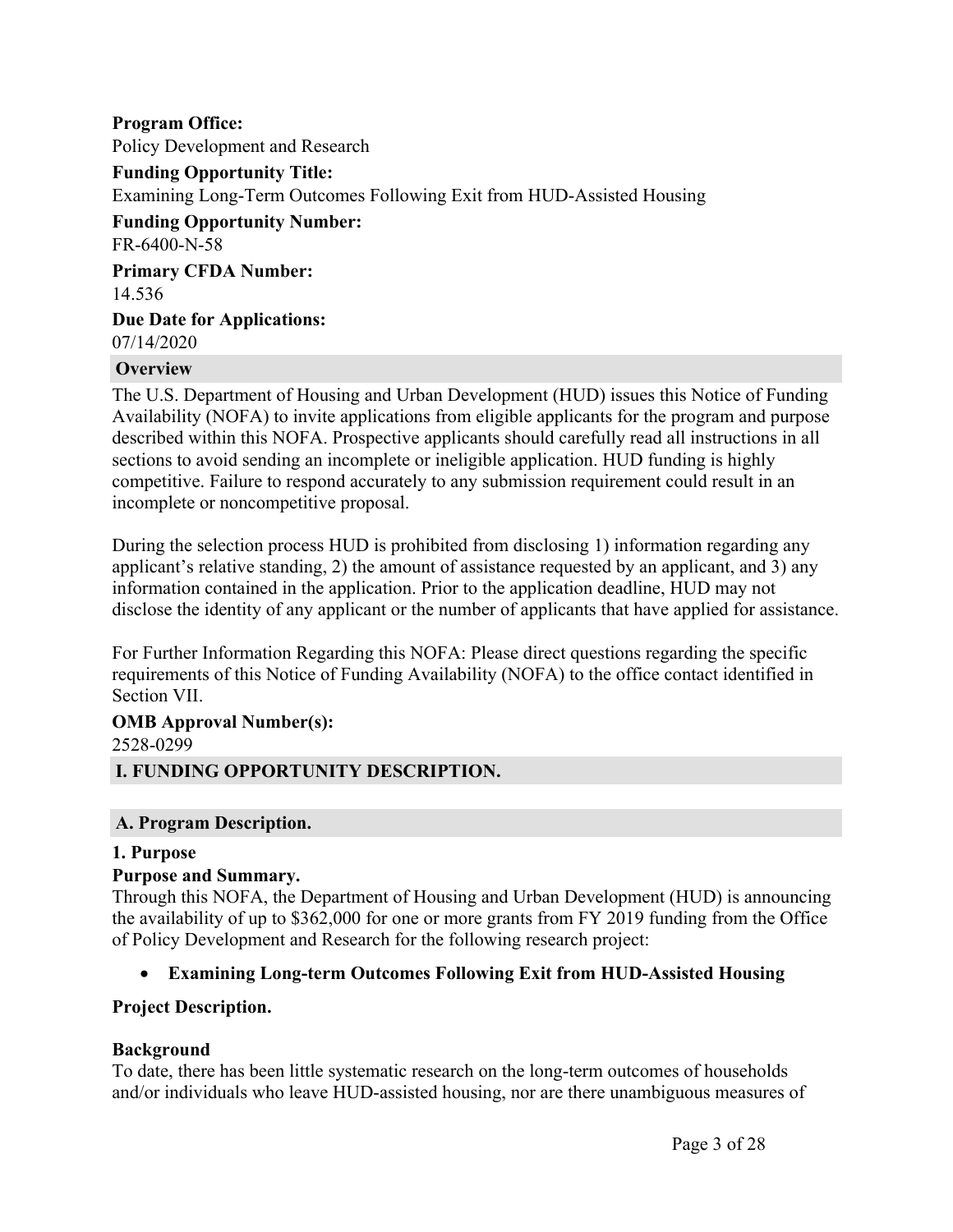positive and negative exit for most HUD programs.

In 2018, HUD adopted a strategic goal to increase the rate of positive exits from assisted housing (all programs). Positive exits primarily refer to households who are able to end participation because of increased economic self-sufficiency and ability to afford market-rate housing but could also refer to households who voluntarily leave HUD-assisted housing for purposes of marriage, family formation, or relocation for job or education. In contrast, negative exits may be caused by evictions, being forcibly relocated, major health problems or mortality. Reasons for exit from HUD-assisted housing may be unclear and difficult to categorize as either positive or negative (e.g., moving in with a partner, friend or relative).

#### **Research Objectives**

This solicitation seeks to examine long-term outcomes of households who have exited HUDassisted housing (all programs), also referred to as "leavers." HUD's purpose is to learn how housing assistance can better support good outcomes, such as economic opportunity and selfsufficiency of assisted households, enabling households to exit HUD assistance and thus increase the availability of scarce housing resources for other families in need. HUD is soliciting proposals to explore this topic by taking advantage of HUD administrative or tenant data linked with other longitudinal data sources on households or individuals. The results of such data linkages may also inform and contribute to HUD's continuing efforts to understand trends in "positive" and "negative" exits from its programs. Applicants may build upon and are not bound to the definitions above. Sample research questions could include, but are not limited to:

- How do household structure, income sources and amounts change after exit of assisted housing?
- Do other events in the life of the individual or household in the period just before or just after the exit support characterization of the exit as "positive" or "negative"?
- Are positive exits predictive of subsequent positive events in the life of the individual or household? Conversely, are negative exits predictive of negative events?
- What proportion of leavers reside in good-quality housing and neighborhoods after exiting assisted housing? What proportion become homeowners?
- What are the health, educational attainment, financial and social capital of leavers? Are there differences in subsequent college enrollment between stayers and leavers?
- How does the type of housing assistance, services received during tenancy, and/or length of tenancy affect the probability of positive or negative exit, taking tenant characteristics as given?
- Similarly, how do the neighborhood characteristics of leavers affect the probability of positive or negative exit, taking tenant characteristics as given?
- What proportion of exiting households leave because of eviction?
- What are the housing instability and homelessness outcomes of leavers?
- Is exit related to subsequent mortality? To subsequent arrest?
- How do rates of employment, intensity of employment, job changes, and compensation differ between leavers and stayers?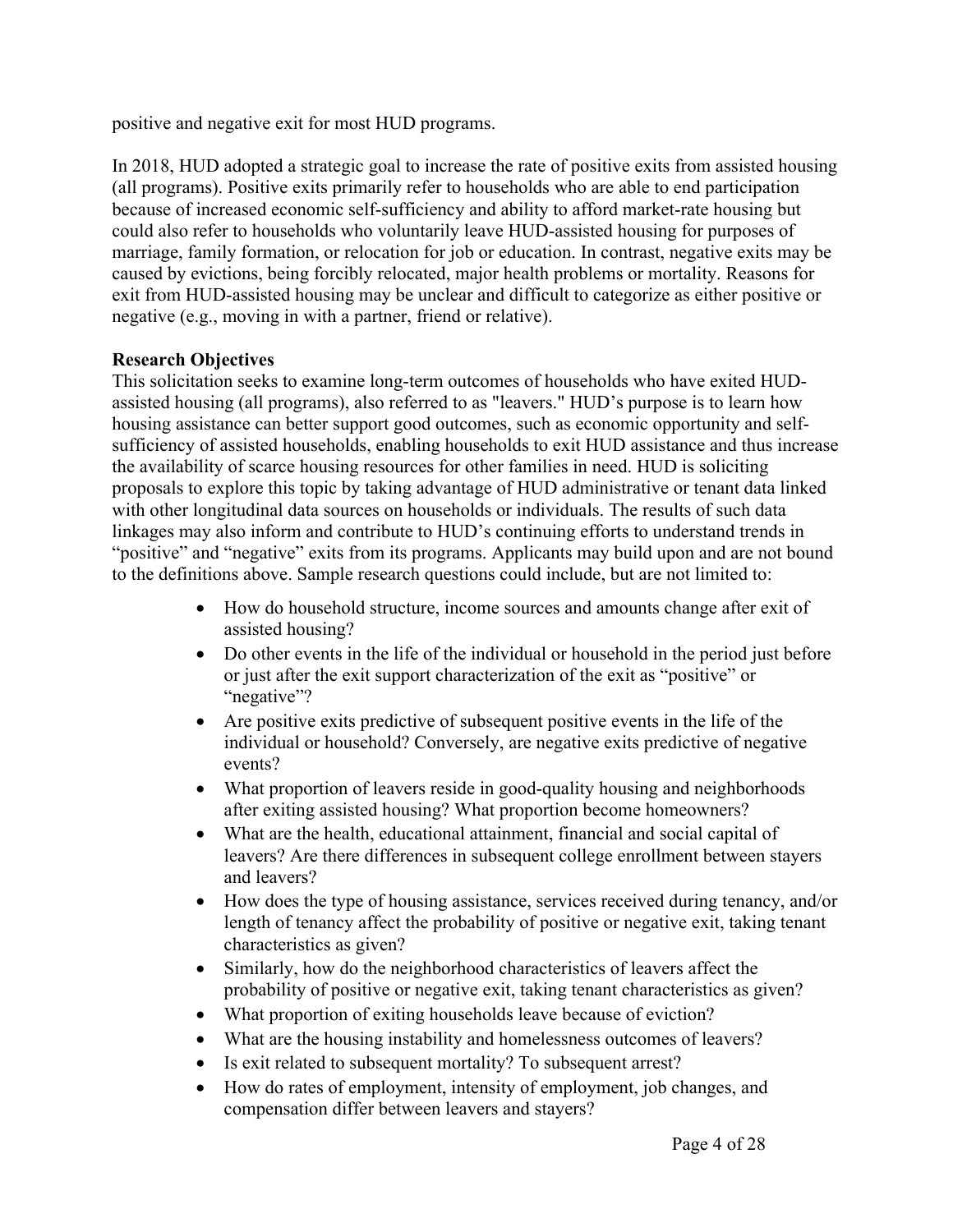HUD is most interested in analyses that could in principle be replicated on an annual or biennial basis, as indicators of program outcomes. Several linkages between HUD data and secondary data sources have been already established. Resources for this project could include existing HUD linkages and/or new linkages between HUD data and other secondary data sources. Examples of longitudinal data sources are as follows:

- 1. **American [Community](https://www.census.gov/programs-surveys/acs) Survey (ACS) ─** Linkage already established with HUD data.
- 2. **[American](https://www.census.gov/programs-surveys/ahs.html) Housing Survey (AHS) ─** Linkage already established with HUD data.
- 3. **Census Between-Siblings Longitudinal Dataset**
- 4. **Center for Medicaid and [Medicare](https://www.cms.gov/newsroom/data) Services Data**<sup>1</sup>
- 5. **[Eviction](https://evictionlab.org/) Lab Data**
- 6. **Federal [Student](https://studentaid.ed.gov/sa/data-center) Aid**
- 7. **Homeless [Management](https://www.hudexchange.info/programs/hmis/) Information Systems**
- 8. **IRS Tax [Data](https://www.irs.gov/statistics)**
- 9. **National [Directory](https://www.acf.hhs.gov/css/resource/overview-of-national-directory-of-new-hires) of New Hires**
- 10. **National Health [Information](https://www.cdc.gov/nchs/data-linkage/hud-methods.htm) Survey (NHIS) ─** Linkage already established with HUD data, 1999–2016.<sup>2</sup>
- 11. **National Health and Nutrition [Examination](https://www.cdc.gov/nchs/data-linkage/hud-methods.htm) Survey (NHANES) –** Linkage already established with HUD data, 1999–2016.
- 12. **National [Longitudinal](https://www.bls.gov/nls/home.htm) Survey of Youth (NLSY)**
- 13. **Panel Study of Income [Dynamics](https://psidonline.isr.umich.edu/) (PSID)**
- 14. **USPS National Change of Address [\(Vacancy](https://www.uspsoig.gov/document/national-change-address-program) Data)**
- 15. **Social Security [Administration](https://www.ssa.gov/data/) Wages and Benefits Data**
- 16. **Survey of Income and Program [Participation](https://www.census.gov/sipp/)**

## **HUD Tenant Data**

HUD tenant data are collected through two forms, the HUD-50058<sup>3</sup> and the HUD-50059.<sup>4</sup> The HUD-50058 collects administrative data on tenants in the Housing Choice Voucher and Public Housing programs and the HUD-50059 collects administrative data on tenants in the Multifamily programs. Currently, data collected from the HUD-50058 do not document reasons for exit at all. The HUD-50059 categorizes exits as "move-outs" or "terminations" and collects data using these codes:

## **Move out codes**

- 1 Owner initiated for nonpayment of rent
- 2 Owner initiated other
- 3 Tenant initiated other
- 4 Death of sole family member

## **Termination codes**

TI – Total Tenant Payment (TTP) equals/exceeds the gross rent or tenant is moving to market rent (Section 236 and Below Market Interest Rate (BMIR))

- TC Did not supply citizenship/eligible alien documentation
- TR- Did not re-certify on time
- TF Tenant refused to transfer as agreed or submitted false data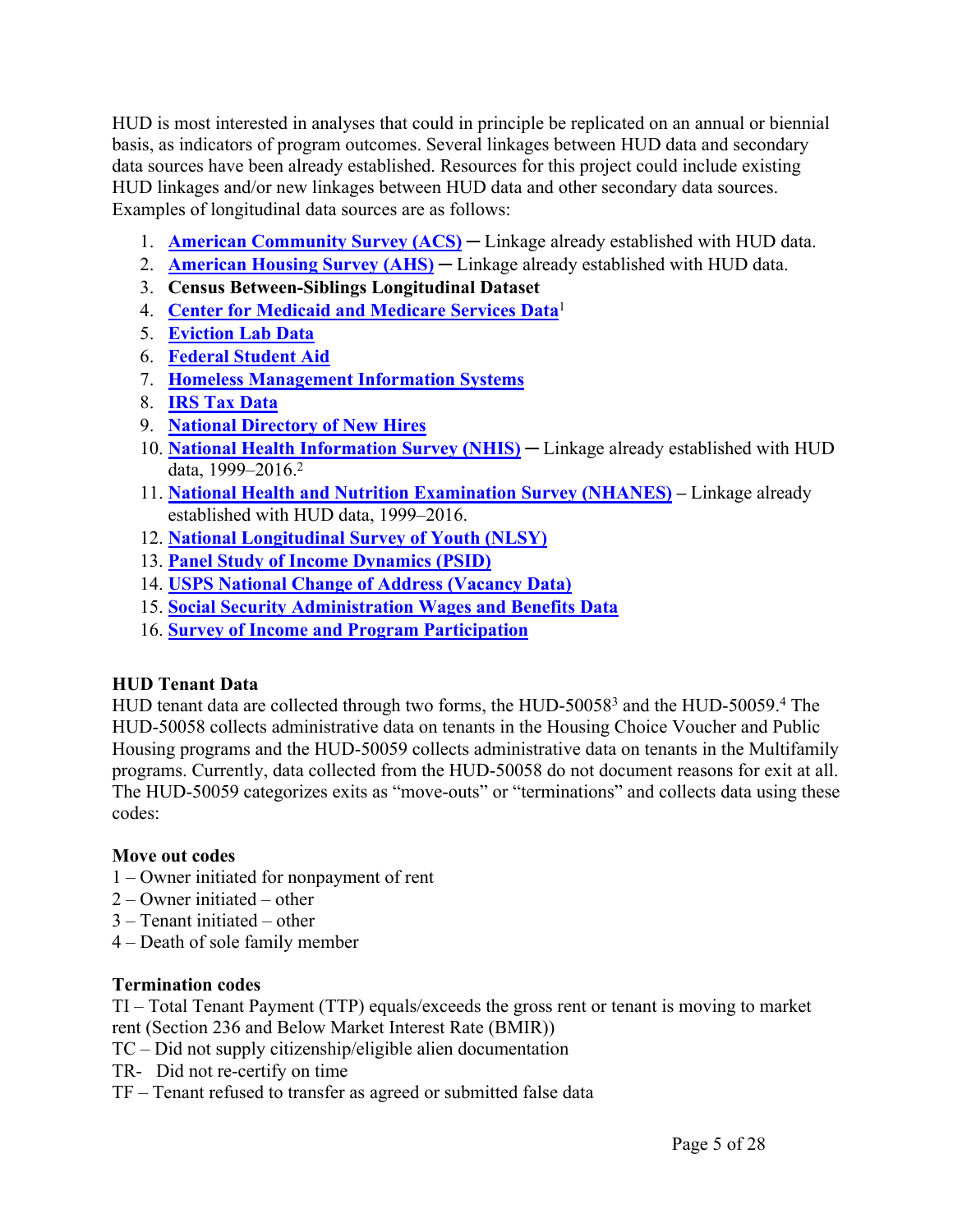- CE Subsidy contract expired not renewed
- ST Ineligible student (Project Rental Assistance Contract (PRAC))
- DS Double subsidy at move-in

Although "owner initiated" appears to be an unambiguous signal of negative exit, "tenantinitiated" could be either positive or negative. However, a move-out may or may not mean the household has left assistance, and Housing Assistance Payments (HAP) and income data for households with a termination code suggesting that the subsidy has gone to zero does not necessarily support that determination. HUD is aware that available tenant data do not by themselves support defensible characterization of exits from assisted housing programs so proposals merely to mine HUD data will not be accepted. External data and/or external data linked with HUD data will be required for this work. A previous relationship with external data sources or HUD/external data linkages will be helpful, especially as many potential research projects may require access to restricted-use data through research data centers. Proposals should reflect appropriate awareness of the legal and practical implications of research using restricteduse data and should be in accordance with their institution's IRB guidelines.

#### **Eligible Activities**

In support of this project's objectives, applicants will undertake a variety of research and activities, including but not limited to those outlined below. HUD considers the activities listed below to be essential in creating and completing the project in a manner that achieves its objectives.

- 1. Developing a work plan, which should include staffing assignments, task budgets, and a timeline of key activities. The work plan should account for any time required to gain access to restricted-use data necessary for the analysis and/or any time required to create new linkages between HUD data and other secondary data sources.
	- 1. Applicants who plan to use an existing HUD data linkage are asked to clearly state in their work plan whether they already have access to that data source or, if they plan to request access, to describe the necessary steps and associated timeline for gaining access.
	- 2. Applicants who are proposing new HUD data linkages are asked to describe the mechanism they plan to use to gain access to secondary data (e.g., Data Use Agreements (DUAs), Memorandums of Understanding (MOUs), etc.), their data linkage plan and estimated timeline.
- 2. Conducting a literature review.
- 3. Developing a research design, which should include research questions, hypotheses, data sources, and analysis methods.
- 4. Data analysis, which could include basic descriptive statistics, advanced statistical analysis, geospatial analysis, and data visualization.
- 5. Producing written reports to document the research and summarize findings in a way accessible to a broad audience including policymakers.
- 6. Providing briefings to explain findings to HUD staff and stakeholders.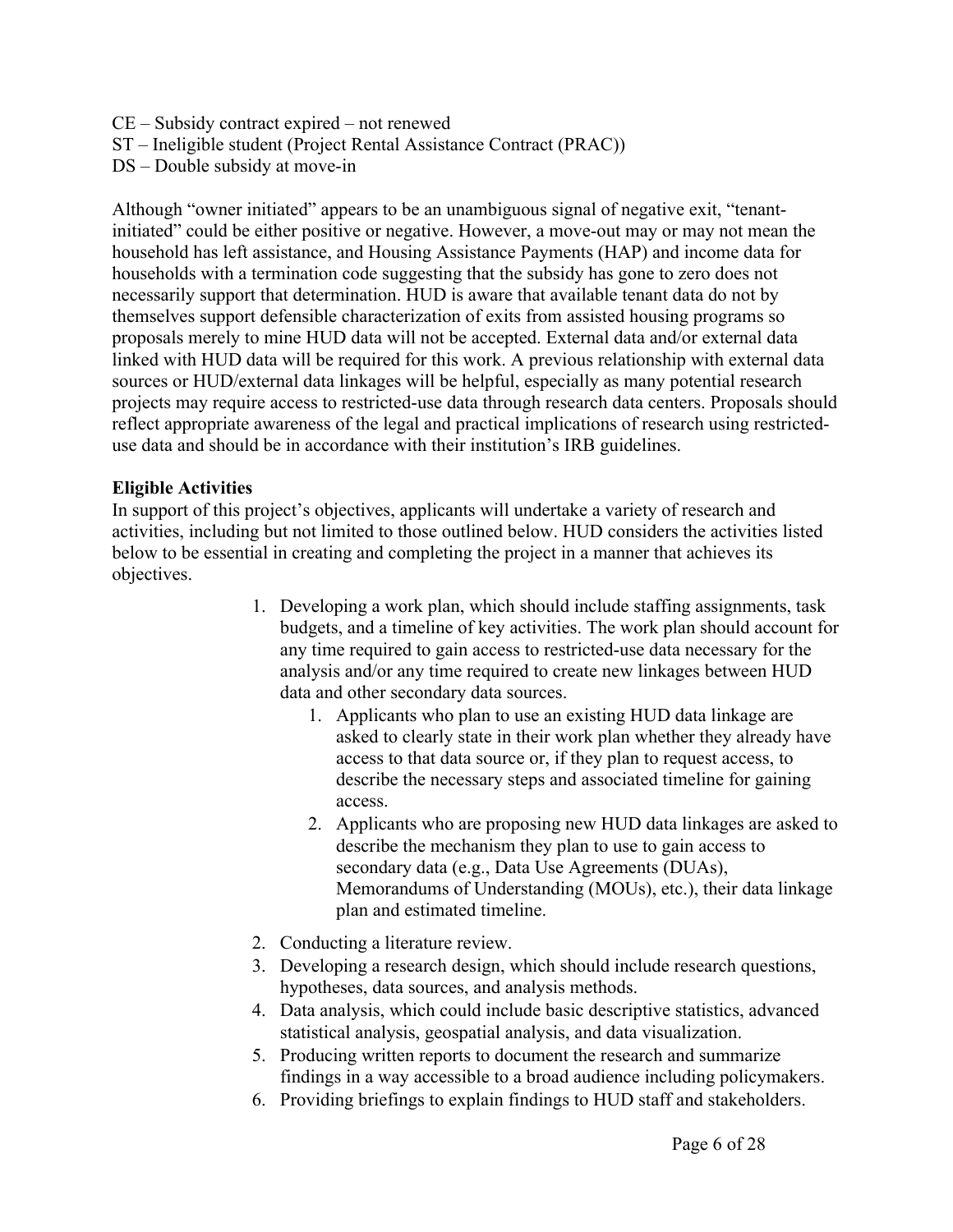#### **Data and Analysis**

This set of activities includes carrying out the methods described in the research design and gathering existing secondary data. Activities could include:

- Preparing applications or paperwork required to access non-HUD administrative data or restricted-use survey data, including the drafting of DUAs or MOUs as required by the administrators of the datasets needed for analysis.
- Acquiring the data, including restricted-use data, necessary to complete the analysis outlined in the research design and work plan.
- Merging, tabulating, analyzing, modeling, validating, graphing and presenting data from existing administrative data sources (including third-party sources, if applicable) and surveys (if applicable) to answer the questions as stated in the research design and work plan.
- Carrying out methods of analysis as described in the research design.

#### **Deliverables**

At a minimum, HUD expects the award recipient to produce the following deliverables:

- 1. Management and Work Plan: The Management and Work Plan will outline the overall strategy for completing the research within the budget and timeframe allotted. It will describe activities to be undertaken, assign staff, and provide a schedule of key tasks. A draft Management and Work Plan must be submitted with the application. After award, HUD will provide feedback to the awardee, and a final Management and Work Plan must be submitted to HUD within two weeks of the receipt of HUD comments.
- 2. Literature Review: The Literature Review will summarize existing literature to date relevant to the topic area (or lack thereof) and identify the gap in knowledge the researchers' project aims to fill.
- 3. Research Design: The Research Design will provide a detailed plan for technical aspects of the research, including research questions, hypotheses, data sources, and analysis methods. The Research Design must demonstrate how the analysis plan will address the research questions and hypotheses proposed. A draft Research Design must be submitted with the application. After award, HUD will provide feedback to the awardee, and a final Research Design must be submitted to HUD within four weeks of the receipt of HUD comments.
- 4. Quarterly Progress Reports: Quarterly Progress Reports will document activities completed in the most recent reporting period, planned activities for the upcoming reporting period, and budget expenditures by line item (including work hours worked for specific staff).
- 5. Interim Report: The Interim Report will be released near the midpoint of the project and provide a summary of the project up to that point. The Interim Report should be considered an opportunity to evaluate the state of the project. The exact deadline and content of the Interim Report will be decided between the GTR and the awardee.
- 6. Draft Final Report: Applicants will also be required to submit a draft final report which summarizes the entire work, achievements, and findings conducted under award. This draft report will address the specific outcomes described in the applicant's proposal, the cooperative agreement award, achievement of project goals and metrics, and the management plan. The report format and style requirements are provided at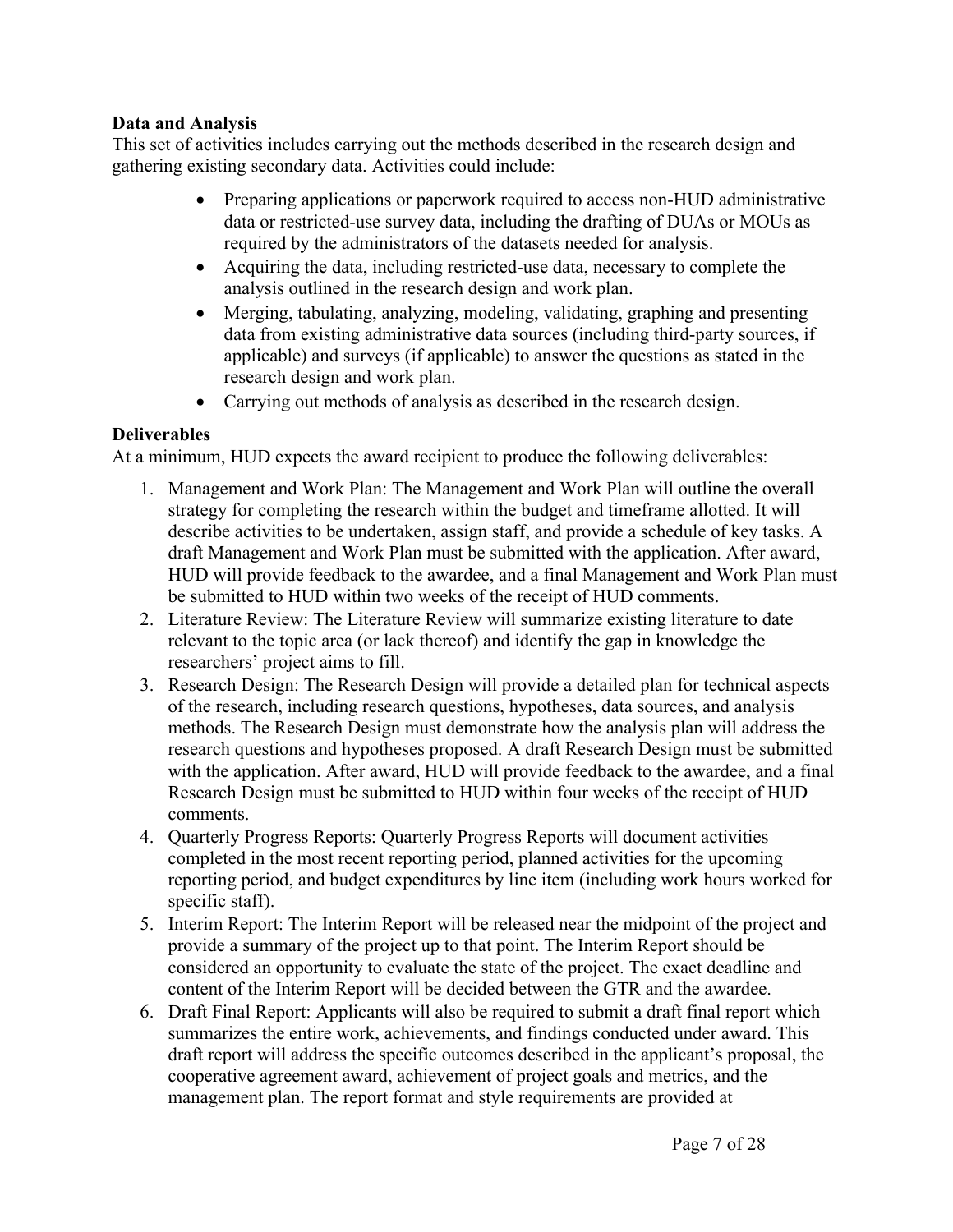https://www.huduser.gov/porta [l/About/style-guide-for-reports.pdf.](https://www.huduser.gov/portal/About/style-guide-for-reports.pdf) HUD will have 4 weeks to review the draft final report and return comments to the grantee.

7. Final Report - Applicants shall submit a final report that adequately addresses the HUD comments. This report is expected to be submitted just before the conclusion of the grant. HUD is the owner of the final report.

#### **2. Changes from Previous NOFA.**

This is a new NOFA.

#### **3. Definitions.**

a. Standard Definitions

**Affirmatively Furthering Fair Housing (AFFH).** The obligation to affirmatively further the purposes and policies of the Fair Housing Act.

**Assistance Listings (formerly CFDA)** is a directory of the various Federal listings, projects, services and activities offering financial and non-financial assistance and benefits to the American public. An Assistance Listing (CFDA) Number is the unique number assigned to each program, project, service or activity listed in the Catalog of Federal Domestic Assistance (CFDA).

**Authorized Organization Representative (AOR)** is the person authorized to submit applications on behalf of the organization via Grants.gov. The AOR is authorized by the E-Biz point of contact in the System for Award Management. The AOR is listed in item 21 on the SF-424.

**Award**, as used in this NOFA means a federal grant OR cooperative agreement as specified in Section II.E (Type of Funding Instrument).

**Consolidated Plan** is a document developed by states and local jurisdictions. This plan is completed by engaging in a participatory process to assess their affordable housing and community development needs and market conditions, and to make data-driven, place-based investment decisions with funding from formula grant programs. (See 24 CFR part 91 for more information about the Consolidated Plan and related Action Plan).

**Contract** means a legal instrument by which a non-Federal entity purchases property or services needed to carry out the project or program under a Federal award. The term as used in this NOFA does not include a legal instrument, even if the non-Federal entity considers it a contract, when the substance of the transaction meets the definition of a Federal award or subaward (See 2) CFR 200.22.)

**Contractor** means an entity receiving a contract.

**Deficiency** is information missing or omitted within a submitted application. Examples of deficiencies include missing documents, information on a form, or some other type of unsatisfied information requirement (e.g., an unsigned form, unchecked box.). Depending on specific criteria, deficiencies may be either curable or non-curable.

Curable Deficiency – Applicants may correct a curable deficiency with timely action.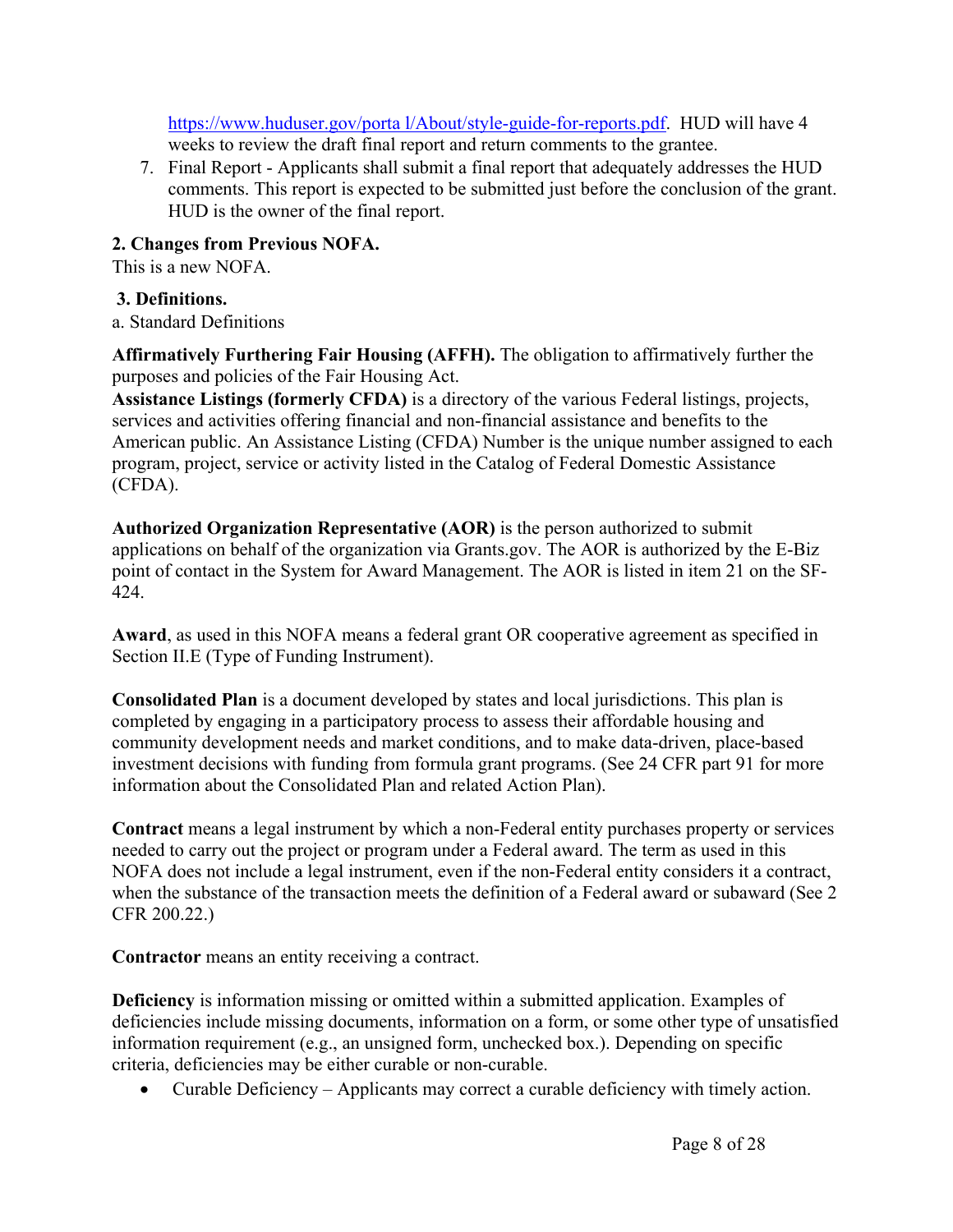To be curable the deficiency must:

- Not be a threshold requirement, except for documentation of applicant eligibility;
- not influence how an applicant is ranked or scored versus other applicants; and
- be remedied within the time frame specified in the notice of deficiency.
- Non-Curable Deficiency An applicant cannot correct a non-curable deficiency after the submission deadline.

*Non-curable deficiencies* are deficiencies that, if corrected, would change an applicant's score or rank versus other applicants. Non-curable deficiencies may result in an application being marked ineligible, or otherwise adversely affect an application's score and final determination.

**DUNS Number** is the nine-digit identification number assigned to a business or organization by Dun & Bradstreet and provides a means of identifying business entities on a location-specific basis. Requests for a DUNS number can be made by visiting the Online DUNS Request Portal.

**Eligibility requirements** are mandatory requirements for an application to be eligible for funding.

**Grants.gov** is the website serving as the Federal government's central portal for searching and applying for federal financial assistance throughout the Federal government. Registration on Grants.gov is required for submission of applications to prospective agencies unless otherwise specified in this NOFA.

**Non-Federal Entity** is a state, local government, Indian tribe, institution of higher education (IHE), or non-profit organization carrying out a Federal award as a recipient or sub recipient. If eligible applicants under the NOFA include for profit entities, this definition of non-federal entity includes for profit entities.

**Point of Contact (POC)** is the person who may be contacted with questions about the application submitted by the AOR. The POC is listed in item 8F on the SF-424. **Recipient** means a non-Federal entity receiving an award directly from HUD to carry out an activity under a HUD program.

**Subaward** means an award provided by a pass-through entity to a subrecipient for the subrecipient to carry out part of a Federal award received by the recipient. It does not include payments to a contractor or payments to an individual beneficiary of a Federal program. A subaward may be provided through any form of legal agreement, including an agreement that the pass-through entity considers a contract. The legal agreement must contain the subrecipient's assurance of compliance with program requirements, including but not limited to nondiscrimination and equal opportunity requirements.

**Subrecipient** is a non-Federal entity receiving a subaward from a pass-through entity to carry out part of a HUD program; but does not include an individual beneficiary of such program. A subrecipient may also receive other Federal awards directly from a Federal awarding agency (including HUD).

**System for Award Management (SAM),** is a U.S. Government system that consolidated the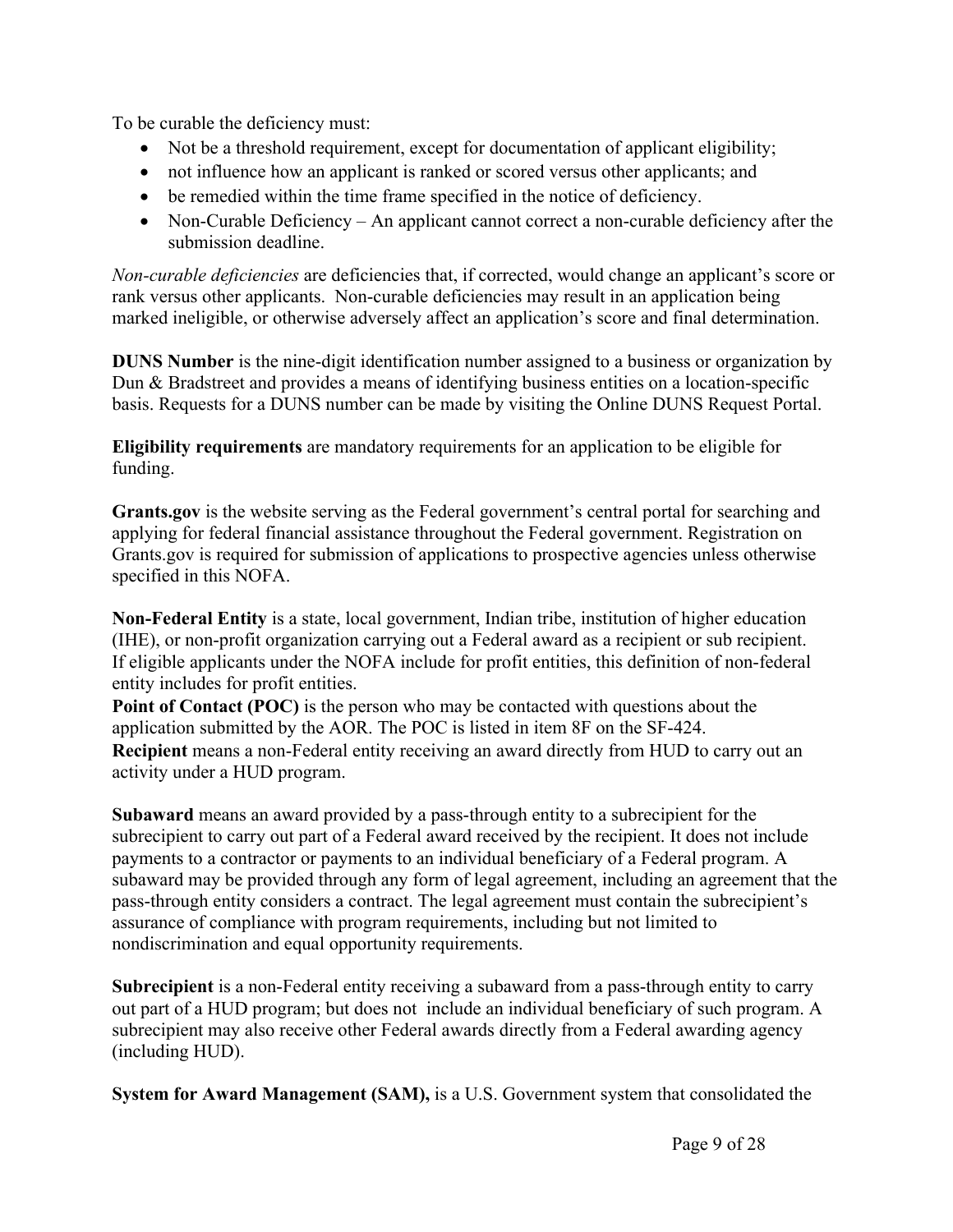capabilities of Central Contractor Registry (CCR), Excluded Parties List System (EPLS) and the Online Representations and Certifications Application (ORCA). Registration with SAM is required for submission of applications via Grants.gov. You can access the website at https://www.sam.gov/SAM/. There is no cost to use SAM.

**Threshold Requirements** are an eligibility requirement that must be met for an application to be reviewed. Threshold requirements are not curable, except for documentation of applicant eligibility and are listed in Section III.D Threshold Eligibility Requirements. Similarly, there are eligibility requirements under Section III.E, Statutory and Regulatory Requirements Affecting Eligibility.

**Unique Entity Identifier** is a number used to identify a specific commercial, nonprofit, or government entity. SAM states that currently Dun & Bradstreet (D&B) is the designated entity to establish and maintain the DUNS Number as the unique entity identifier required for registration in SAM and further used throughout federal procurement, financial assistance, and financial management systems. Beginning December 2020, the DUNS number will no longer be the official identifier for entities doing business with the government.

#### **4. Program Definitions**

**Historically Black Colleges and Universities (HBCUs).** The Higher Education Act of 1965 defines historically Black colleges and universities (HBCUs) as "any historically Black college or university that was established prior to 1964, whose principal mission was, and is, the education of Black Americans, and that is accredited by a nationally recognized accrediting agency or association determined by the Secretary to be a reliable authority as to the quality of training offered or is, according to such an agency or association, making reasonable progress toward accreditation..."

**Institution of Higher Education (IHE)**, has the meaning given at 20 U.S.C. 1001.

## <span id="page-10-0"></span>**B. Authority.**

This program is authorized by Sections 501 and 502 of the Housing and Urban Development Act of 1970 (12 U.S.C. §1701z-1 and §1701z-2) and funding is provided by the Further Consolidated Appropriations Act, 2019 (Public Law 116-94, approved December 20, 2019). The account providing funding is the Office of Policy Development and Research.

#### <span id="page-10-2"></span><span id="page-10-1"></span>**II. Award Information. A. Available Funds**

Funding of approximately **\$ 362,000** is available through this NOFA.

Additional funds may become available for award under this NOFA, because of HUD's efforts to recapture funds, use carryover funds, or because of the availability of additional appropriated funds. Use of these funds is subject to statutory constraints. All awards are subject to the funding restrictions contained in this NOFA.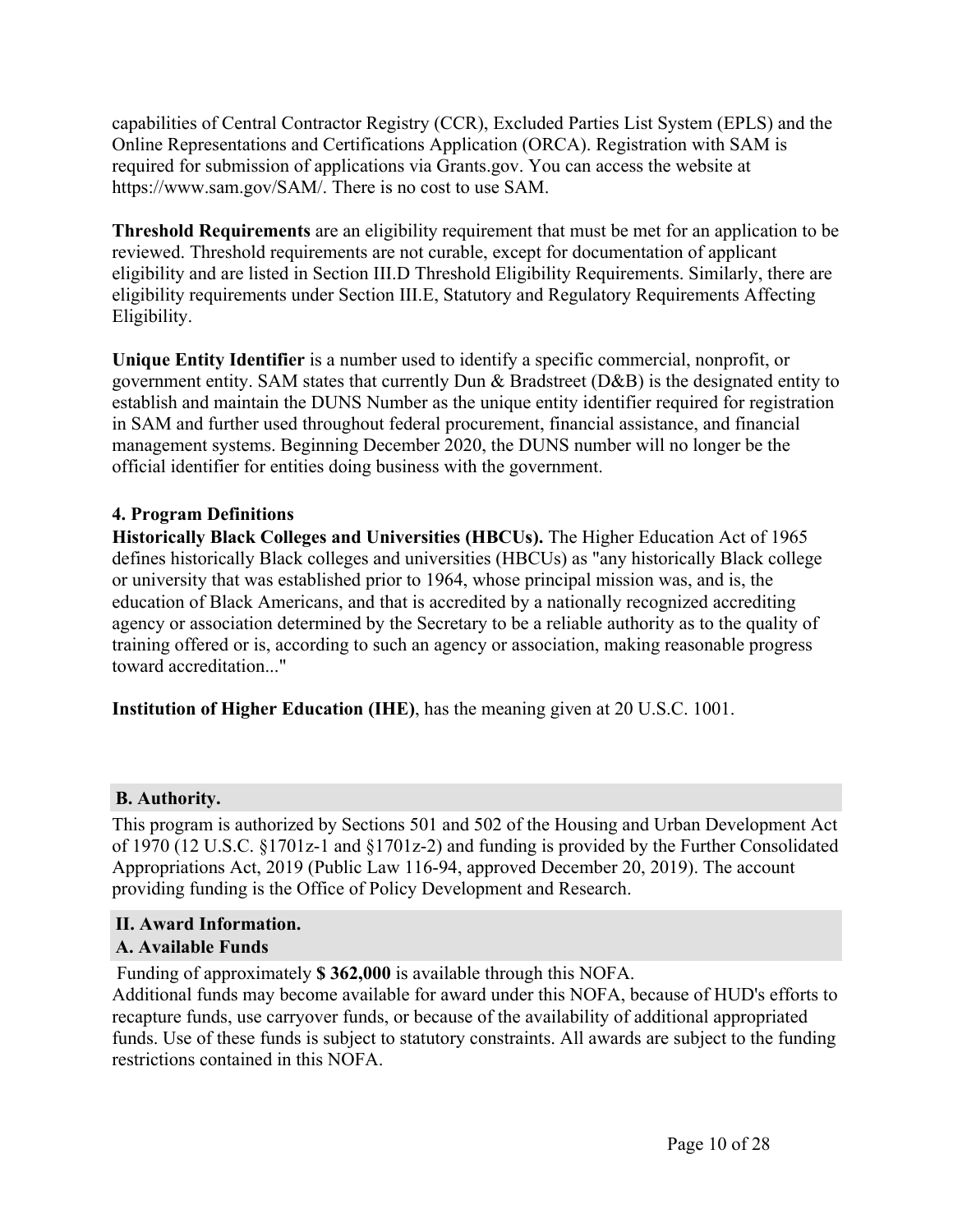#### <span id="page-11-0"></span>**B. Number of Awards.**

HUD expects to make approximately 2 awards from the funds available under this NOFA.

#### <span id="page-11-1"></span>**C. Minimum/Maximum Award Information**

Estimated Total Funding: \$ 362,000 Minimum Award Amount: \$ 100,000 Per Project Period Maximum Award Amount: \$ 362,000 Per Budget Period

#### <span id="page-11-2"></span>**D. Period of Performance**

Estimated Project Start Date: 10/14/2020 Estimated Project End Date: 10/14/2022 Length of Project Periods: 24-month project period with two 12-month budget periods Length of Periods Explanation of Other:

#### <span id="page-11-3"></span>**E. Type of Funding Instrument.**

Funding Instrument Type:

G (Grant)

#### <span id="page-11-4"></span>**F. Supplementation.**

For this NOFA, sub-section "F. Supplementation" is Not Applicable

#### <span id="page-11-5"></span>**III. Eligibility Information.**

#### <span id="page-11-6"></span>**A. Eligible Applicants.**

State governments County governments Special district governments City or township governments Small businesses For profit organizations other than small businesses Private institutions of higher education Nonprofits having a  $501(c)(3)$  status with the IRS, other than institutions of higher education Nonprofits without  $501(c)(3)$  status with the IRS, other than institutions of higher education Native American tribal governments (Federally recognized) Public housing authorities/Indian housing authorities Native American tribal organizations (other than Federally recognized tribal governments) Public and State controlled institutions of higher education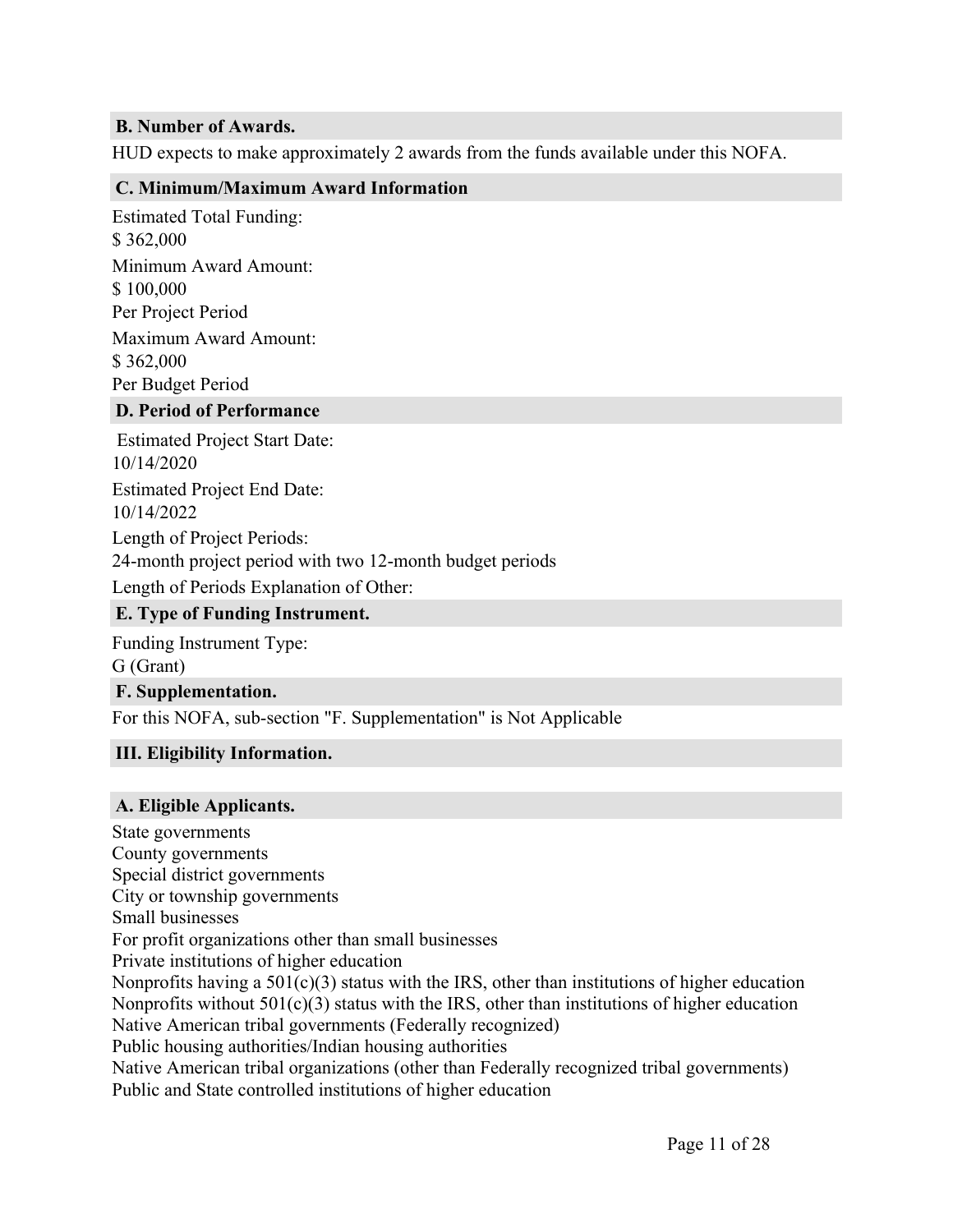#### **Information on Eligible Applicants**

## <span id="page-12-0"></span>**B. Ineligible Applicants.**

Individuals are not eligible to apply.

## <span id="page-12-1"></span>**C. Cost Sharing or Matching.**

This Program does not require cost sharing or matching.

## <span id="page-12-2"></span>**D. Threshold Eligibility Requirements.**

Applicants who fail to meet any of the following threshold eligibility requirements will be deemed ineligible. Applications from ineligible applicants will not be evaluated.

**1. Outstanding civil rights matters** must be resolved to HUD's satisfaction prior to grant award, provided that all applicable legal processes have been satisfied.

**2. Timely Submission of Applications.** Applications submitted after the deadline stated within this NOFA that do not meet the requirements of the grace period policy will be marked late. Late applications are ineligible and will not be considered for funding. See Section IV. D. Application Submission Dates and Times.

## <span id="page-12-3"></span>**E. Statutory and Regulatory Requirements Affecting Eligibility.**

## **Eligibility Requirements for Applicants of HUD's Grants Programs**

The following requirements affect applicant eligibility. Detailed information on each requirement is posted on HUD's Funding [Opportunities](https://www.hud.gov/program_offices/spm/gmomgmt/grantsinfo/fundingopps) Page.

- Outstanding Delinquent Federal Debts
- Debarments and/or Suspensions
- Pre-selection Review of Performance
- Sufficiency of Financial Management System
- False Statements
- Mandatory Disclosure Requirement
- Prohibition Against Lobbying Activities
- Equal Participation of Faith-Based Organizations in HUD Programs and Activities

## <span id="page-12-4"></span>**F. Program-Specific Requirements Affecting Eligibility.**

## <span id="page-12-5"></span>**G. Criteria for Beneficiaries.**

Not applicable for this research.

## <span id="page-12-6"></span>**IV. Application and Submission Information.**

## <span id="page-12-7"></span>**A. Obtaining an Application Package.**

## **Instructions for Applicants.**

You must download both the Application Instructions and the Application Package from Grants.gov. You must verify that the CFDA Number and CFDA Description on the first page of the Application Package, and the Funding Opportunity Title and the Funding Opportunity Number match the Program and NOFA to which you are applying.

The Application Package contains the portable document forms (PDFs) available on Grants.gov, such as the SF-424 Family. The Instruction Download contains official copies of the NOFA and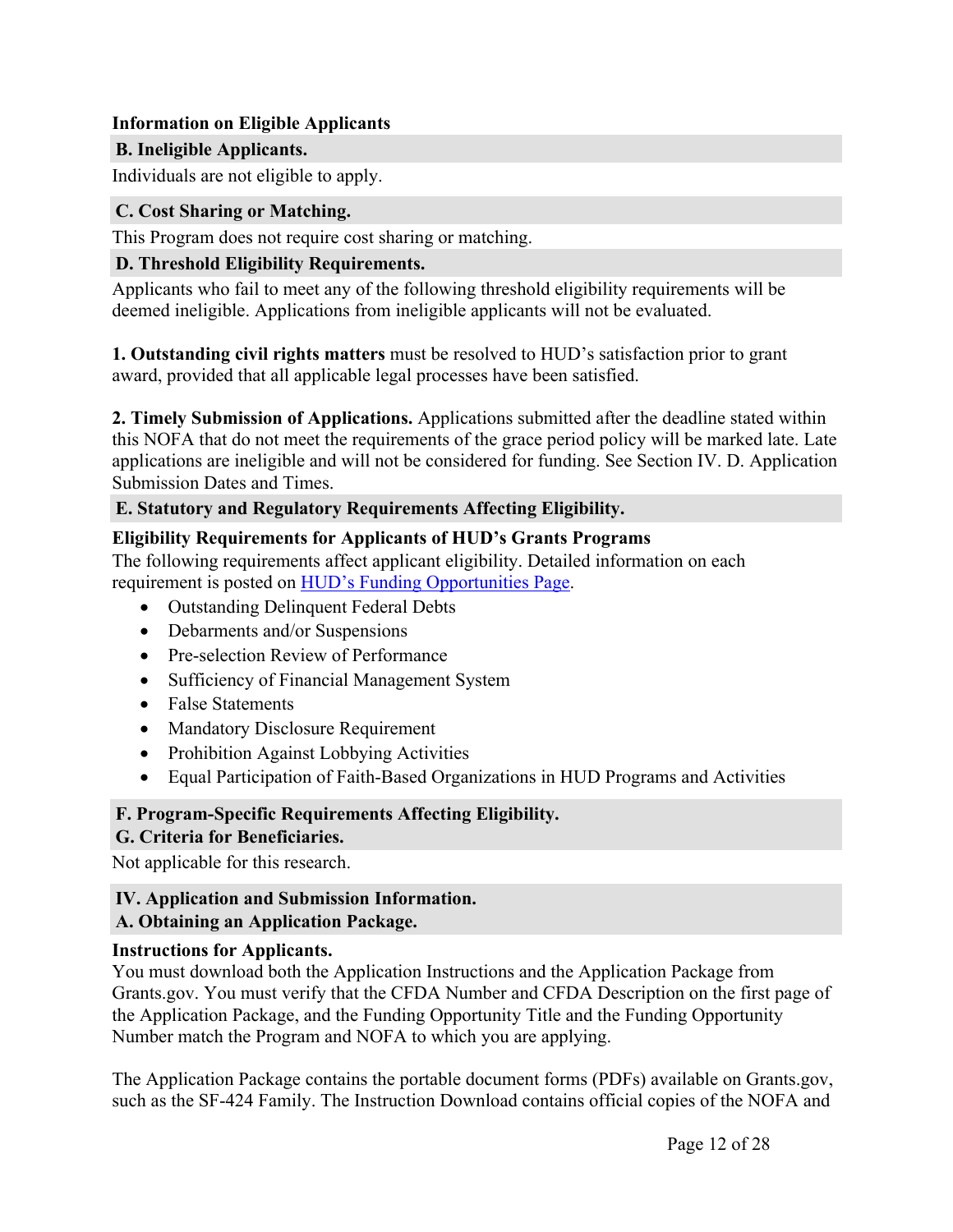forms necessary for a complete application. The Instruction Download may include Microsoft Word, Microsoft Excel and additional documents.

An applicant demonstrating good cause may request a waiver from the requirement for electronic submission. For example, a lack of available Internet access in the geographic area in which your business offices are located. Lack of SAM registration or valid DUNS is not good cause. If you cannot submit your application electronically, you must ask in writing for a waiver of the electronic grant submission requirements. HUD will not grant a waiver if HUD does not receive your written request at least 15 days before the application deadline and if you do not demonstrate good cause. An email request for a waiver received by HUD 15 days before the application is due will also be considered. If HUD waives the requirement, HUD must receive your paper application before the deadline of this NOFA. To request a waiver you must contact: Name: Leatha M. Blanks Email: Leatha.M.Blanks@hud.gov HUD Organization: PD&R Street: 451 7th Street SW, Room #8130 City: Washington State: DC DISTRICT OF COLUMBIA Zip: 20410

## <span id="page-13-0"></span>**B. Content and Form of Application Submission.**

You must verify that boxes 11, 12, and 13 on the SF-424 match the NOFA for which you are applying. If they do not match, you have downloaded the wrong Application Instruction and Application Package.

Submission of an application that is otherwise sufficient, under the wrong CFDA and Funding Opportunity Number is a curable deficiency.

## **1. Content.**

| <b>Forms/Assurances/Certifications</b>        | <b>Submission</b><br>Requirement                          | <b>Notes/Description</b> |
|-----------------------------------------------|-----------------------------------------------------------|--------------------------|
| Application for Federal Assistance<br>(SF424) | Submission is<br>required for<br>all applicants<br>by the |                          |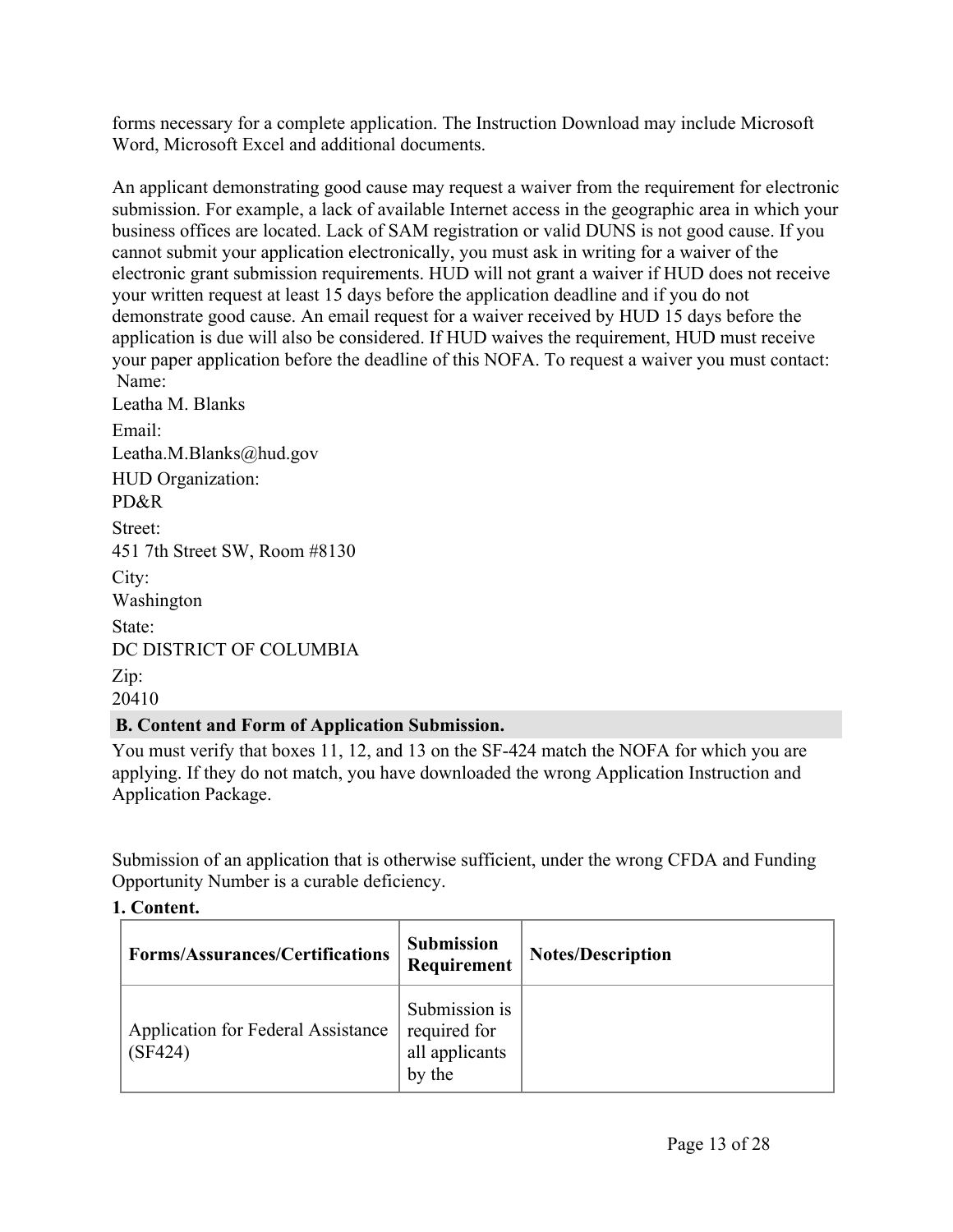| <b>Forms/Assurances/Certifications</b>                                                                            | <b>Submission</b><br>Requirement                                                                | <b>Notes/Description</b>                                                                                                                                                                                                                                                                                                                                                                                                                                                                                                                                                                                                |
|-------------------------------------------------------------------------------------------------------------------|-------------------------------------------------------------------------------------------------|-------------------------------------------------------------------------------------------------------------------------------------------------------------------------------------------------------------------------------------------------------------------------------------------------------------------------------------------------------------------------------------------------------------------------------------------------------------------------------------------------------------------------------------------------------------------------------------------------------------------------|
|                                                                                                                   | application<br>due date.                                                                        |                                                                                                                                                                                                                                                                                                                                                                                                                                                                                                                                                                                                                         |
| Disclosure of Lobbying Activities<br>(SFLLL), if applicable                                                       | HUD will<br>provide<br>instructions to<br>grantees on<br>how the form<br>is to be<br>submitted. | If any funds have been paid or will be<br>paid to any person for influencing or<br>attempting to influence an officer or<br>employee of any agency, a Member of<br>Congress, an officer or employee of<br>Congress, or an employee of a Member<br>of Congress in connection with this<br>commitment providing for the United<br>States to insure or guarantee a loan, the<br>applicant shall complete and submit the<br>SF-LLL, "Disclosure Form to Report<br>Lobbying," in accordance with its<br>instructions. Applicants must furnish<br>an executed copy of the Certification<br>Regarding Lobbying prior to award. |
| <b>HUD Applicant Recipient</b><br>Disclosure Report (HUD) 2880<br>Applicant/Recipient<br>Disclosure/Update Report | HUD will<br>provide<br>instructions to<br>grantees on<br>how the form<br>is to be<br>submitted. | HUD instructions to grantees are<br>provided by webcast, To view the<br>webcast, click here.                                                                                                                                                                                                                                                                                                                                                                                                                                                                                                                            |

Additionally, your complete application must include the following narratives and non-form attachments.

## **2. Format and Form.**

Narratives and other attachments to your application must follow the following format guidelines.

- Narrative addressing rating factors should not exceed 25 pages. The narrative page limits do not include required forms, assurances and certifications, the appendix of participating firms and contractors, the appendix of resumes, the appendix of reference letters, the budget narrative, and the one-page abstract. The narrative must be formatted to fit at 8.5 by 11-inch page, double-spaced (information requirements), with one-inch margins, using standard Times New Roman 12-point font. Resumes are subject to a separate 20-page limit as follows:
	- o The application shall include resumes for no more than five key personnel; and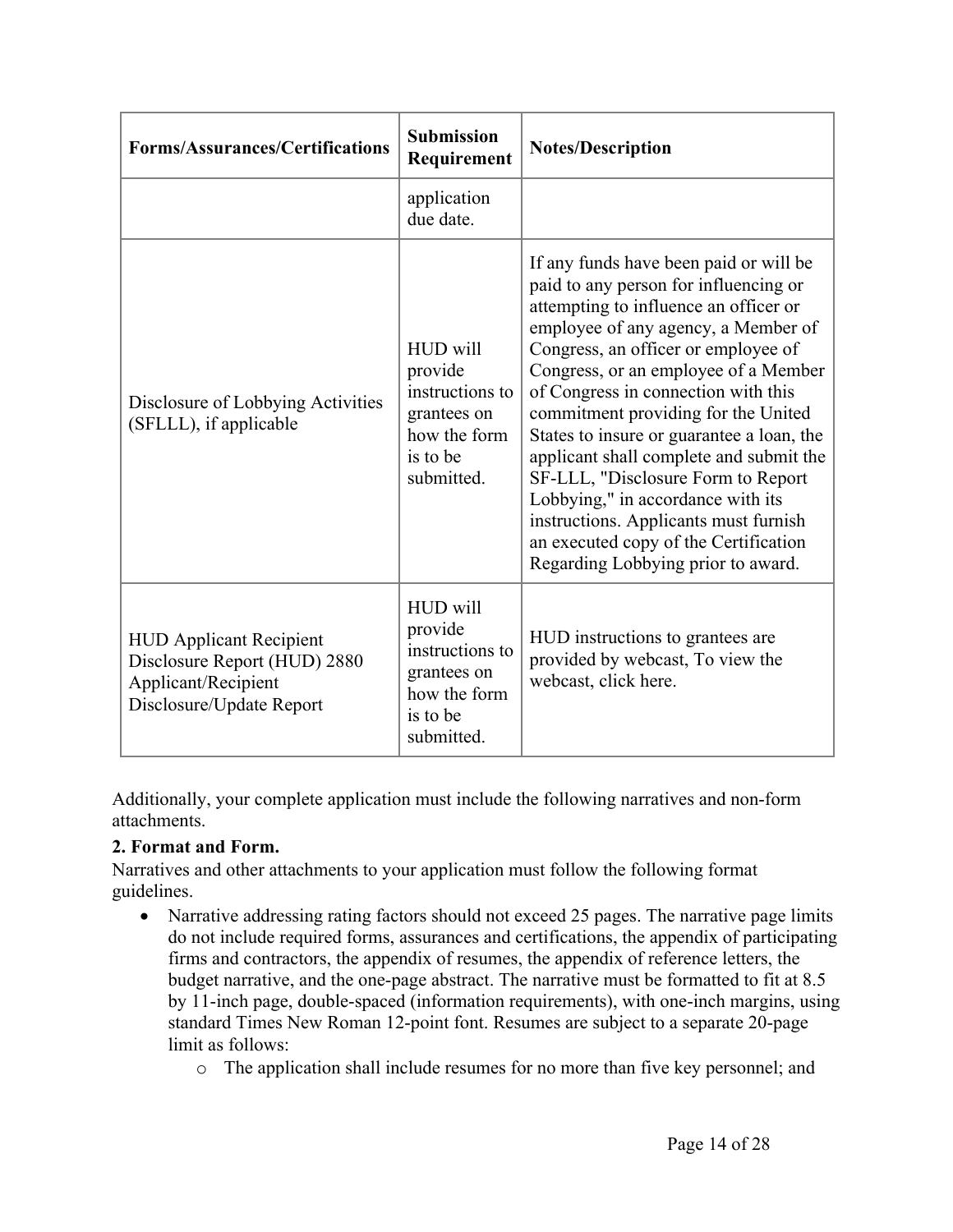- o No individual resume shall exceed four pages. Submitting pages in excess of page limits will not disqualify an applicant; however, HUD will not consider the information on any excess pages. This exclusion may result in a lower score.
- Abstract **─** One-page application summary needs to include:
	- o A brief description of the proposed research and/or evaluation project; and
	- o Provide funding request in whole dollar amount. The amount requested should be based on the scope of the project, personnel costs, other direct costs, as well as administrative costs, etc.

#### <span id="page-15-0"></span>**C. System for Award Management (SAM) and Dun and Bradstreet Universal Numbering System (DUNS) Number.**

## **1. SAM Registration Requirement.**

Applicants must be registered with https://www.sam.gov/SAM before submitting their application. In addition, Applicants must maintain an active SAM registration with current information while they have an active Federal award or an application or plan under consideration by HUD.

## **2. DUNS Number Requirement.**

Applicants must provide a valid DUNS number, registered and active at https://www.sam.gov/SAM, in the application. DUNS numbers may be obtained for free from Dun & Bradstreet.

## **3. Requirement to Register with Grants.gov.**

Anyone planning to submit applications on behalf of an organization must register at grants.gov and be approved by the EBiz POC in SAM to submit applications for the organization. Registration for SAM and grants.gov is a multi-step process and can take four (4) weeks or longer to complete if data issues arise. Applicants without a valid registration cannot apply through grants.gov. Complete registration instructions and guidance are provided on grants.gov.

## <span id="page-15-1"></span>**D. Application Submission Dates and Times.**

## **Application Due Date Explanation**

The application deadline is 11:59:59 pm Eastern Standard time on

## 07/14/2020

Applications must be received no later than the deadline.

Submit your application to Grants.gov unless a waiver has been issued allowing you to submit your application in paper form. Instructions for submitting your paper application will be contained in the waiver of electronic submission.

"Received by Grants.gov" means the applicant received a confirmation of receipt and an application tracking number from Grants.gov. Grants.gov then assigns an application tracking number and date-and timestamps each application upon successful receipt by the Grants.gov system. A submission attempt not resulting in confirmation of receipt and an application tracking number is not considered received by Grants.gov.

Applications received by Grants.gov must be validated by Grants.gov to be received by HUD.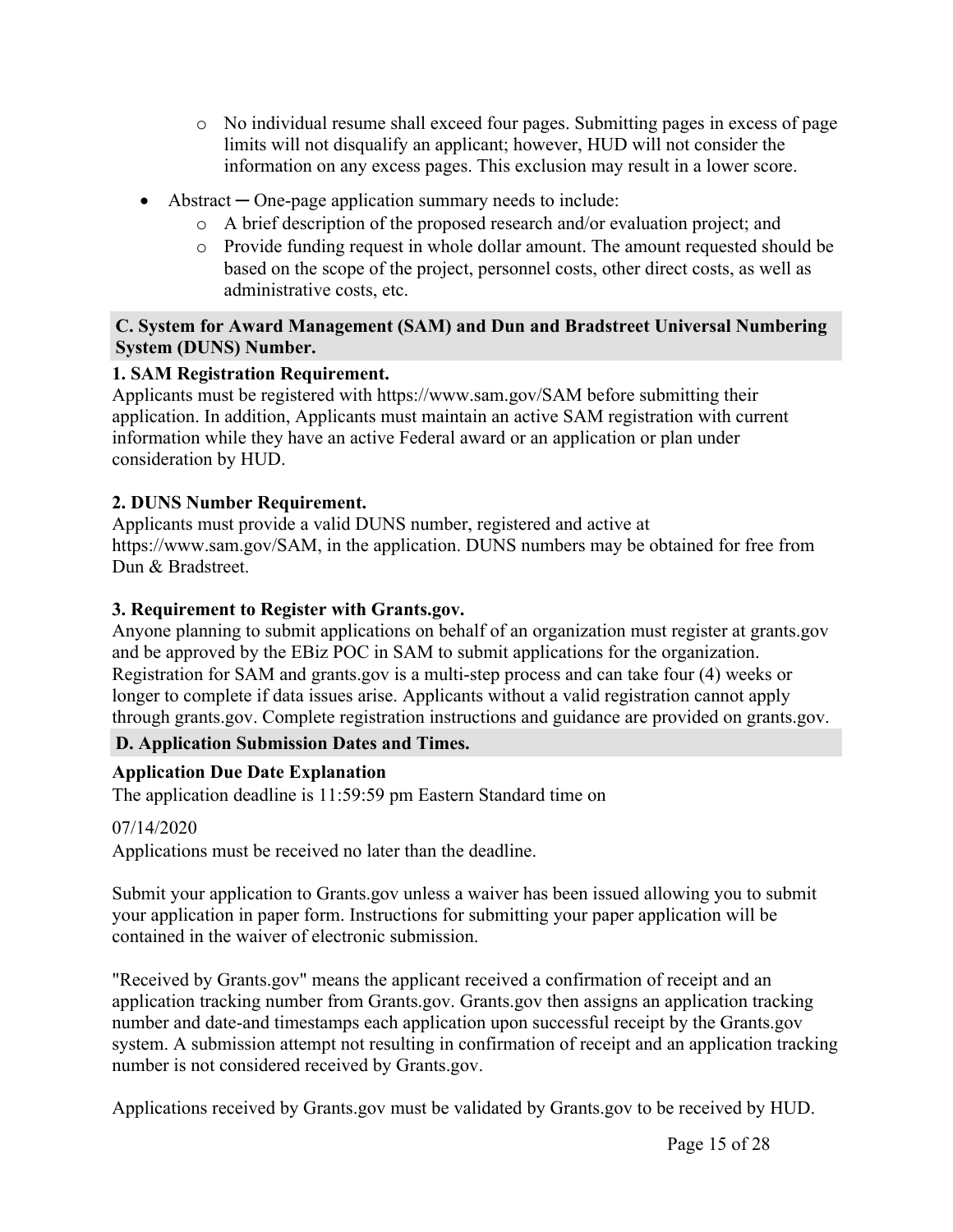"Validated by Grants.gov" means the application has been accepted and was not rejected with errors. You can track the status of your application by logging into Grants.gov, selecting "Applicants" from the top navigation, and selecting "Track my application" from the dropdown list. If the application status is "rejected with errors," you must correct the error(s) and resubmit the application before the 24-hour grace period ends. Applications in "rejected with errors" status after the 24-hour grace period expires will not be received by HUD. Visit Grants.gov for a complete description of processing steps after applying.

HUD strongly recommends applications be submitted at least **48 hours before the deadline** and during regular business hours to allow enough time to correct errors or overcome other problems.

You can verify the contents of your submitted application to confirm Grants.gov received everything you intended to submit. To verify the contents of your submitted application:

- Log in to Grants.gov.
- Click the Check Application Status link, which appears under the Grant Applications heading in the Applicant Center page. This will take you to the Check Application Status page.
- Enter search criteria and a date range to narrow your search results.
- Click the Search button. To review your search results in Microsoft Excel, click the Export Data button.
- Review the Status column, to view more detailed submission information, click the Details link in the Actions column.
- To download the submitted application, click the Download link in the Actions column.

Please make note of the Grants.gov tracking number as it will be needed by the Grants.gov Help Desk if you seek their assistance.

HUD may extend the application deadline for any program if Grants.gov is offline or not available to applicants for at least 24 hours immediately prior to the deadline date, or the system is down for 24 hours or longer and impacts the ability of applicants to cure a submission deficiency within the grace period.

HUD may also extend the application deadline upon request if there is a presidentially declared disaster in the applicant's area.

If these events occur, HUD will post a notice on its website establishing the new, extended deadline for the affected applicants. HUD will also include the fact of the extension in the program's Notice of Funding Awards required to be published in the Federal Register.

In determining whether to grant a request for an extension based on a presidentially-declared disaster, HUD will consider the totality of the circumstances including the date of an applicant's extension request (how closely it followed the basis for the extension), whether other applicants in the geographic area are similarly affected by the disaster, and how quickly power or services are restored to enable the applicant to submit its application.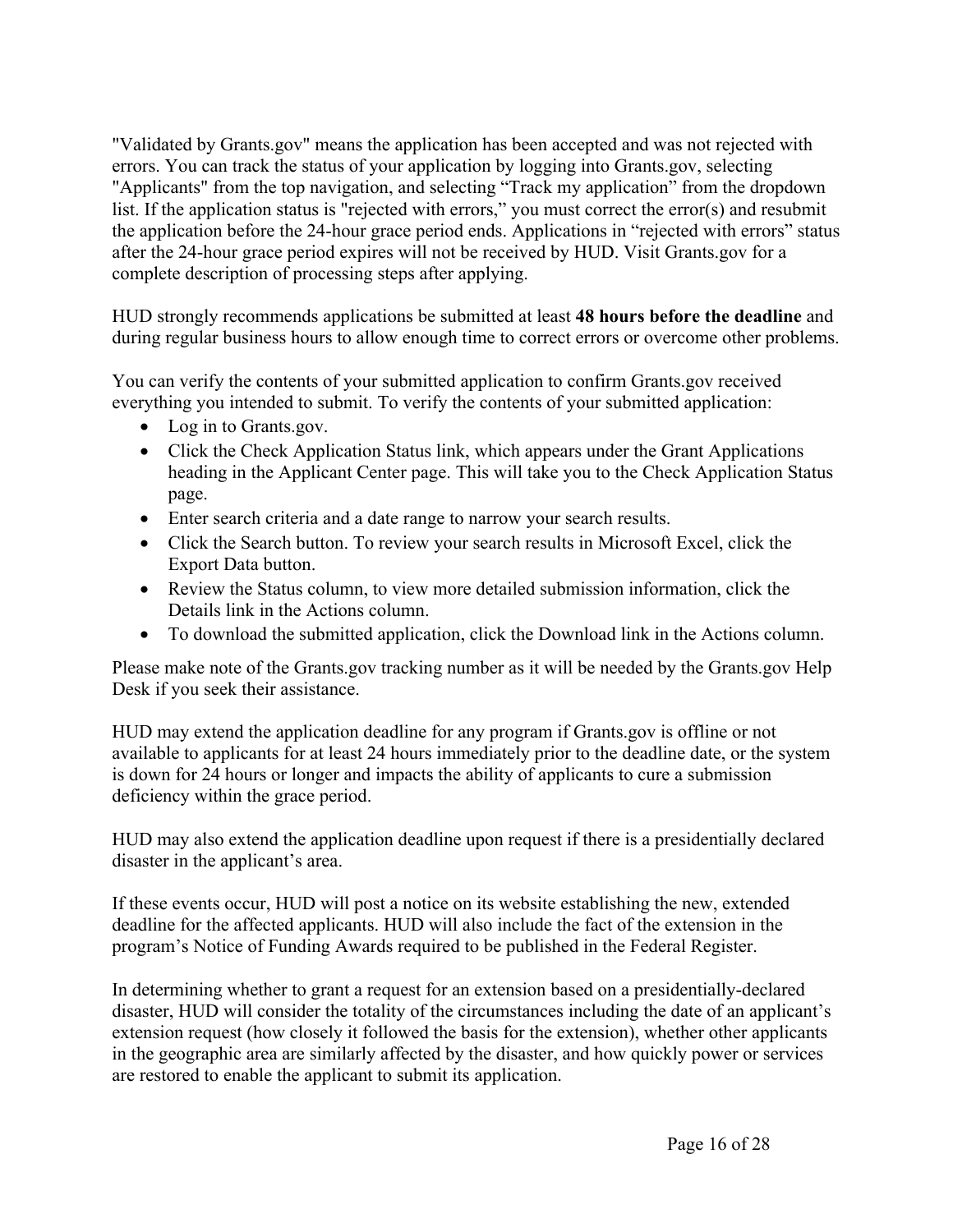**PLEASE NOTE:** Busy servers, slow processing, large file sizes, improper registration or password issues are not valid circumstances to extend the deadline dates or the grace period.

## **1. Amending or Resubmitting an Application.**

Before the submission deadline, you may amend a validated application through Grants.gov by resubmitting a revised application containing the new or changed material. The resubmitted application must be received and validated by Grants.gov by the applicable deadline.

If HUD receives an original and a revised application for a single proposal, HUD will evaluate only the last submission received by Grants.gov before the deadline.

## **2. Grace Period for Grants.gov Submissions.**

If your application is received by Grants.gov before the deadline, but is rejected with errors, you have a grace period of 24 hours after the application deadline to submit a corrected, received, and validated application through Grants.gov. The date and time stamp on the

Grants.gov system determines the application receipt time. Any application submitted during the grace period not received and validated by Grants.gov will not be considered for funding. There is no grace period for paper applications.

## **3. Late Applications.**

An application received after the NOFA deadline date that does not meet the Grace Period requirements will be marked late and will not be received by HUD for funding consideration. Improper or expired registration and password issues are not causes that allow HUD to accept applications after the deadline.

## **4. Corrections to Deficient Applications.**

HUD will not consider information from applicants after the application deadline. Before the deadline, HUD may contact the applicant to clarify information submitted.

HUD will uniformly notify applicants of each curable deficiency. A curable deficiency is an error or oversight that, if corrected, would not alter, in a positive or negative fashion, the review and rating of the application. See curable deficiency in the definitions section (Section I.A.3.). Examples of curable (correctable) deficiencies include inconsistencies in the funding request and failure to submit required certifications. These examples are non-exhaustive. When HUD identifies a curable deficiency, HUD will notify the authorized representative by email. This email is the official notification of a curable deficiency. Each applicant must provide accurate email addresses for receipt of these notifications and must monitor their email accounts to determine whether a deficiency notification has been received. The applicant must carefully review the request to cure a deficiency and must provide the response in accordance with the instructions contained in the deficiency notification.

Applicants must email corrections of curable deficiencies to applicationsupport $\omega$ hud.gov within the time limits specified in the notification. The time allowed to correct deficiencies will be no less than 48 hours and no more than 14 calendar days from the date of the email notification. The start of the cure period will be the date stamp on the email sent from HUD. If the deficiency cure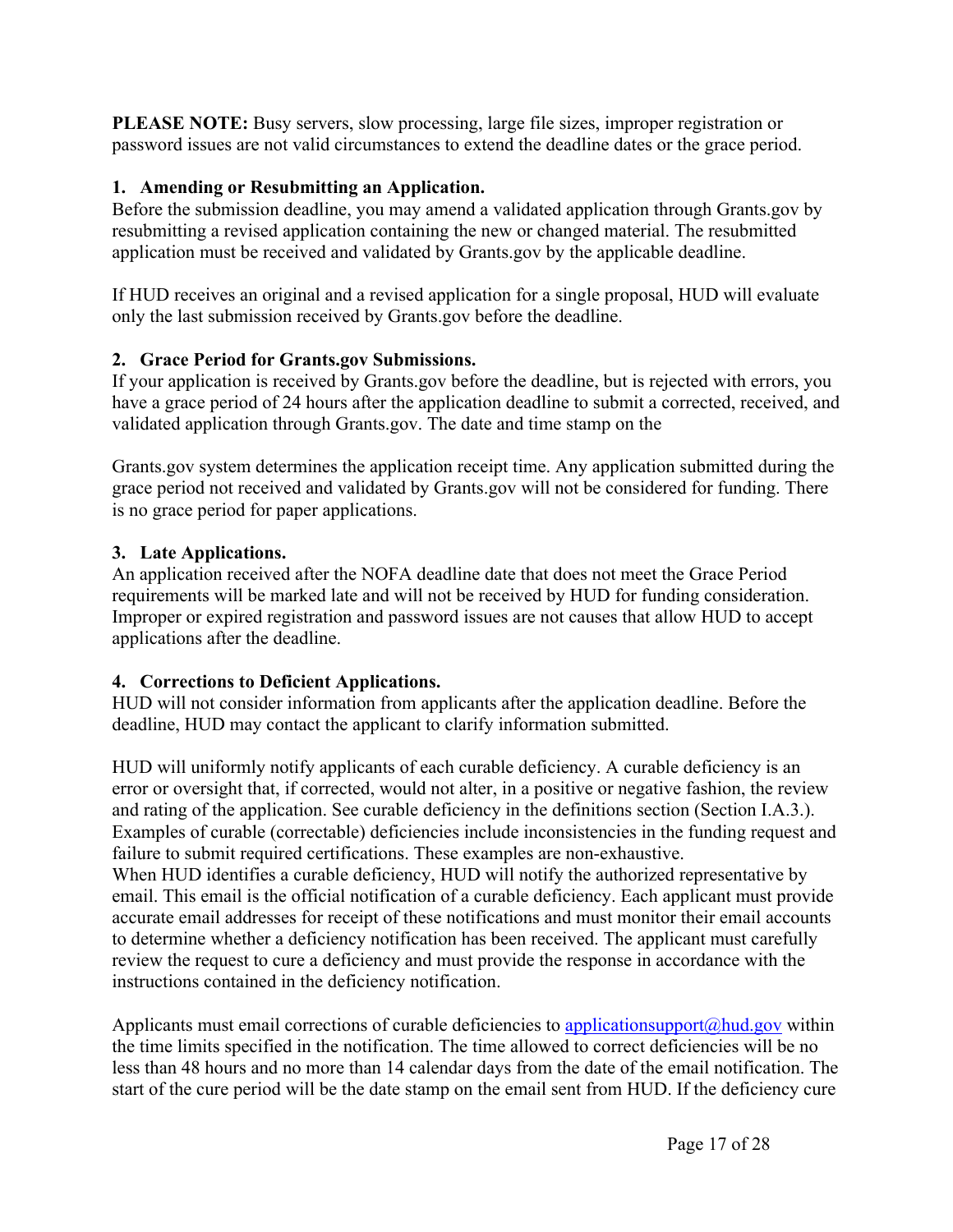deadline date falls on a Saturday, Sunday, Federal holiday, or on a day when HUD's Headquarters are closed, then the applicant's correction must be received on the next business day HUD Headquarters offices in Washington, DC are open.

The subject line of the email sent to [applicationsupport@hud.gov](mailto:applicationsupport@hud.gov) must state: Technical Cure and include the Grants.gov application tracking number or the GrantSolutions application number (e.g., Subject: Technical Cure - GRANT123456 or Technical Cure - XXXXXXXXXXX). If this information is not included, HUD cannot match the response with the application under review and the application may be rejected due to the deficiency.

Corrections to a paper application must be sent in accordance with and to the address indicated in the notification of deficiency. HUD will treat a paper application submitted in accordance with a waiver of electronic application containing the wrong DUNS number as having a curable deficiency. Failure to correct the deficiency and meet the requirement to have a DUNS number and active registration in SAM will render the application ineligible for funding.

**5. Authoritative Versions of HUD NOFAs.** The version of these NOFAs as posted on Grants.gov are the official documents HUD uses to solicit applications.

**6. Exemptions.** Parties that believe the requirements of the NOFA would impose a substantial burden on the exercise of their religion should seek an exemption under the Religious Freedom Restoration Act (RFRA).

#### <span id="page-18-0"></span>**E. Intergovernmental Review.**

This program is not subject to Executive Order 12372, Intergovernmental Review of Federal Programs.

#### <span id="page-18-1"></span>**F. Funding Restrictions.**

An organization may not conduct research or an evaluation of itself. HUD will determine whether the salary rates are reasonable, customary for the skill set provided and the tasks to be conducted, and in accordance with federal legal requirements.

## **Indirect Cost Rate.**

Statutory or Regulatory Restrictions Apply

Normal indirect cost rules under 2 CFR part 200, subpart E apply. If you intend to charge indirect costs to your award, your application must clearly state the rate and distribution base you intend to use. If you have a Federally negotiated indirect cost rate, your application must also include a letter or other documentation from the cognizant agency showing the approved rate. Successful applicants whose rate changes after the application deadline must submit new rate and documentation.

Applicants other than state, county and local governments. If you have a Federally negotiated indirect cost rate, your application must clearly state the approved rate and distribution base and must include a letter or other documentation from the cognizant agency showing the approved rate. If you have never received a negotiated indirect cost rate and elect to use the de minimis rate, your application must clearly state you intend to use the de minimis rate of 10% of Modified Total Direct Costs (MTDC). As described in 2 CFR 200.403, costs must be consistently charged as either indirect or direct costs but may not be double charged or inconsistently charged as both. Once elected, the de minimis rate must be applied consistently for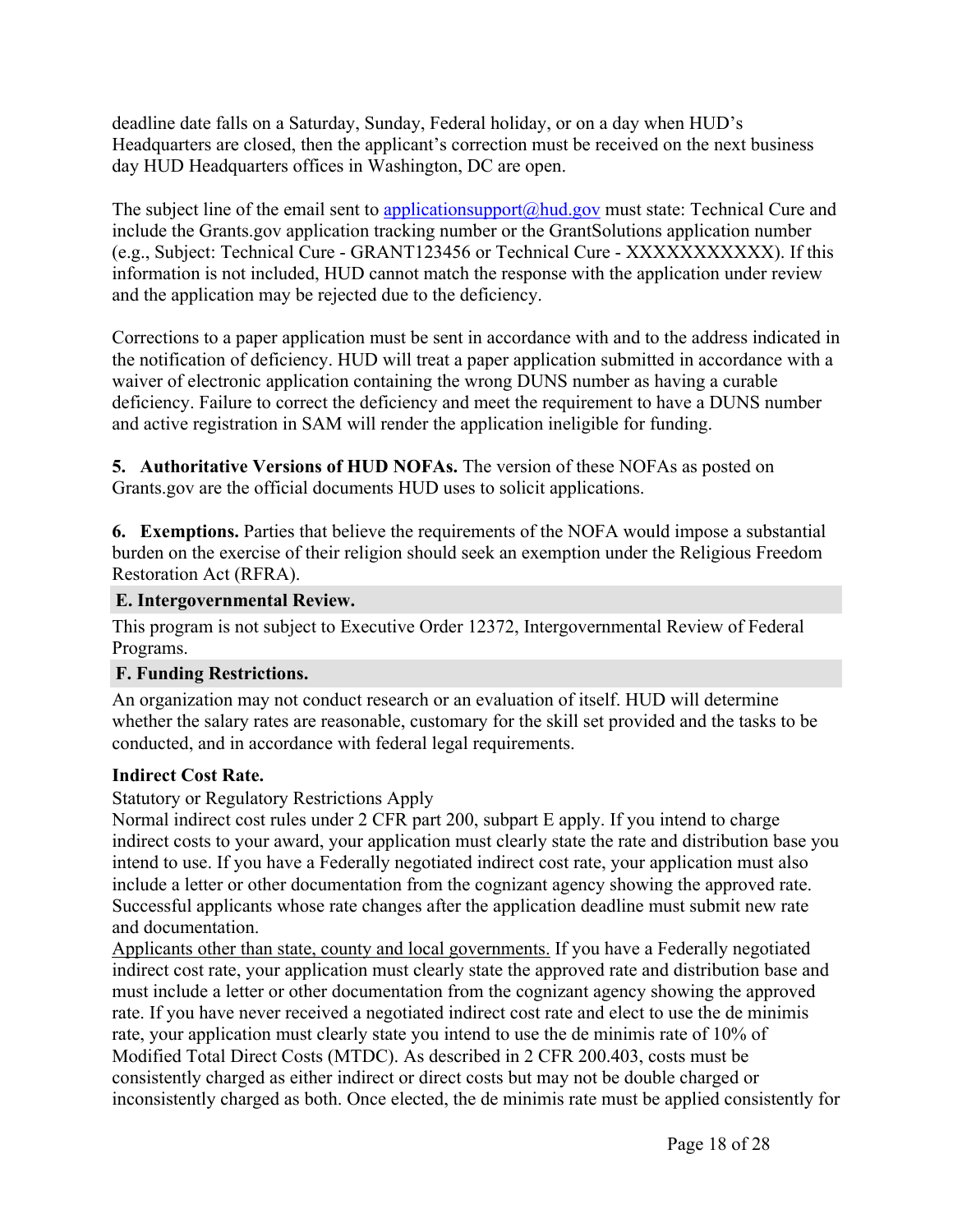all Federal awards until you choose to negotiate for a rate, which you may apply to do at any time. Documentation of the decision to use the de minimis rate must be retained on file for audit. State, county and local governments. If your department or agency unit has a Federally negotiated indirect cost rate, your application must include that rate, the applicable distribution base, and a letter or other documentation from the cognizant agency showing the negotiated rate. If your department or agency unit receives more than \$35 million in direct federal funding per year, you may not claim indirect costs until you receive a negotiated rate from your cognizant agency for indirect costs as provided in Appendix VII to 2 CFR Part 200.

If your department or agency unit receives no more than \$35 million in direct federal funding per year and your department or agency unit has developed and maintains an indirect cost rate proposal and supporting documentation for audit in accordance with 2 CFR Part 200, Appendix VII, you may use the rate and distribution base specified in that indirect cost rate proposal. Alternatively, if your department or agency unit receives no more than \$35 million in direct Federal funding per year and has never received a negotiated indirect cost rate, you may elect to use the de minimis rate of 10% of MTDC. As described in 2 CFR 200.403, costs must be consistently charged as either indirect or direct costs but may not be double charged or inconsistently charged as both. Once elected, the de minimis rate must be applied consistently for all Federal awards until you choose to negotiate for a rate, which you may apply to do at any time. Documentation of the decision to use the de minimis rate must be retained on file for audit.

#### <span id="page-19-0"></span>**G. Other Submission Requirements.**

#### **1. Application, Assurances and Certifications.**

Standard Form 424 (SF-424) Application for Federal Assistance Programs is the governmentwide form required to apply for Application for Federal Assistance Programs, discretionary Federal grants and other forms of financial assistance programs. Applicants for this Federal assistance program must submit all required forms in the SF-424 Family of forms, including SF-424B (Assurances of Non construction Programs) or SF424D (Assurances for Construction Programs).Applications receiving funds for both non construction programs and construction programs must submit both the SF-424B and SF-424D.

By signing the forms in the SF-424 either through electronic submission or in paper copy submission (for those granted a waiver), the applicant and the signing authorized representative affirm that they have reviewed the certifications and assurances associated with the application for federal assistance and (1) are aware the submission of the SF424 is an assertion that the relevant certifications and assurances are established and (2) acknowledge that the truthfulness of the certifications and assurances are material representations upon which HUD will rely when making an award to the applicant. If it is later determined the signing authorized representative to the application made a false certification or assurance, caused the submission of a false certification or assurance, or did not have the authority to make a legally binding commitment for the applicant, the applicant and the individual who signed the application may be subject to administrative, civil, or criminal action. Additionally, HUD may terminate the award to the applicant organization or pursue other available remedies. Each applicant is responsible for including the correct certifications and assurances with its application submission, including those applicable to all applicants, those applicable only to federally recognized Indian tribes, and those applicable to applicants other than federally recognized Indian tribes. All program specific certifications and assurances are included in the program Instructions Download on Grants.gov.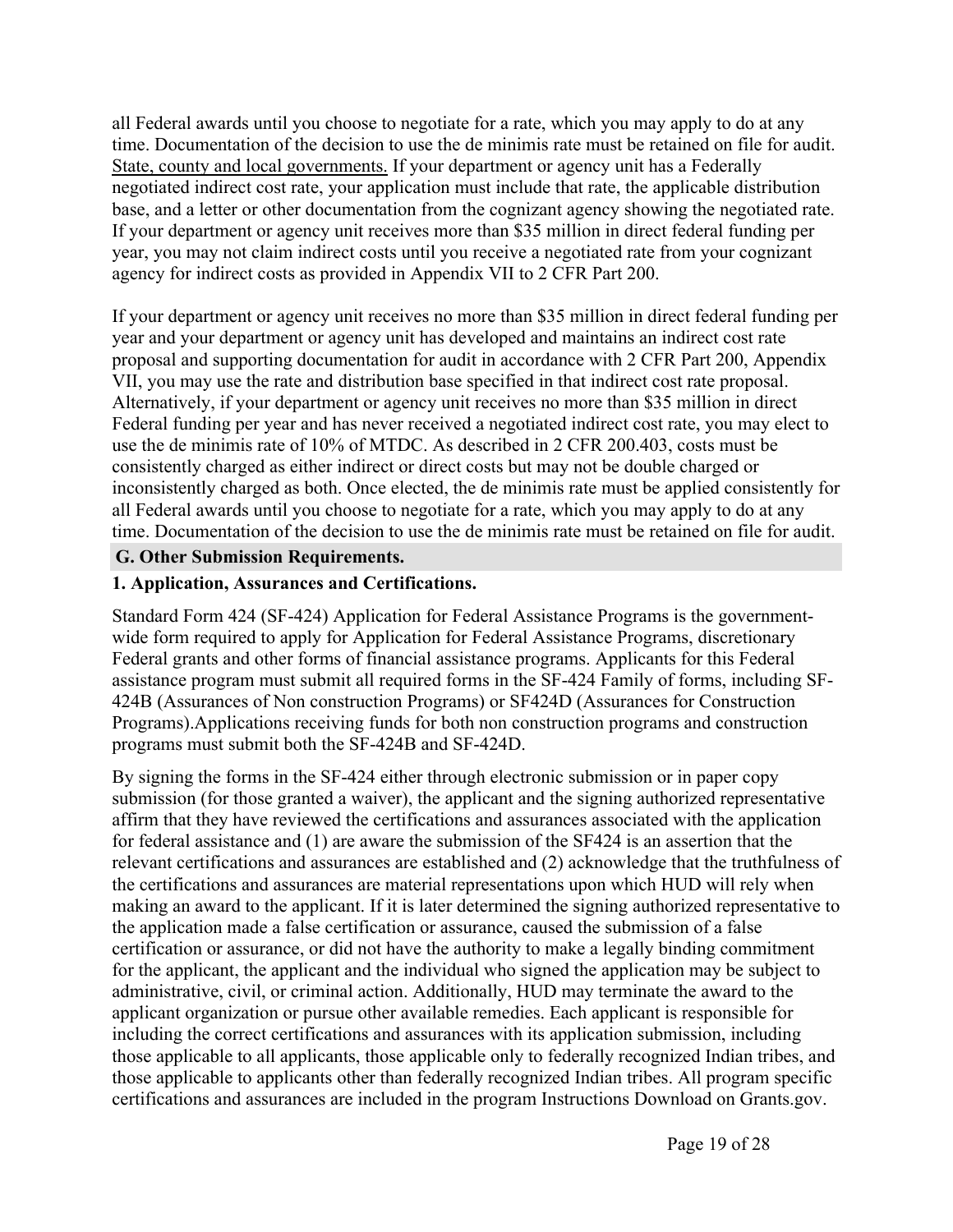**Assurances.** By submitting your application, you provide assurances that, if selected to receive an award, you will comply with U.S. statutory and public policy requirements, including, but not limited to civil rights requirements.

## **2. Lead Based Paint Requirements.**

Not Applicable

<span id="page-20-1"></span><span id="page-20-0"></span>**V. Application Review Information. A. Review Criteria.**

#### **1. Rating Factors.**

The maximum number of points from the rating factors that can be awarded to any application is 102. The minimum score for an application to be considered for funding is 75 points.

## **Rating Factor 1: Research Design and Plan Maximum Points:** 40

You must provide a draft research design that lays out the conceptual approach for the entire project. The draft research design must include specific research questions and hypotheses that will be investigated by the proposed research, a discussion and rationale of which existing HUD linkages and/or new linkages between HUD data and other secondary data sources will be used, a proposed analysis plan that responds to the research objectives, and a plan for development of products that synthesize and disseminate findings to a broad audience including policymakers and practitioners.

The proposed research design will be rated on technical quality, clarity, creativity, thoroughness, specificity, and feasibility, specifically the extent to which it provides a methodologically sound and realistic approach for the proposed research, including:

- 1. The extent to which the proposal demonstrates extensive knowledge of the research literature, addresses key research questions and identifies research products that successfully communicate findings and practices geared towards policymakers and practitioners.
- 2. The extent to which the proposal describes an adequate, comprehensive and feasible plan to examine long-term outcomes of households and/or individuals who have exited HUD-assisted housing; and the extent to which the proposal describes an adequate, appropriate, and sound approach to analysis, including:
	- The rationale for using existing HUD linkages and/or new linkages between HUD data and other secondary data sources.
	- Strategies for obtaining data. In particular, the proposal should detail the steps, time, and special considerations required to access any restricteduse data. It should show an understanding of the difficulties of gaining access to the data, the issue of where the data may be accessed, and a consideration of any other risk factors that should be considered. Extra credit will be given to responders who can show that they already have access to known difficult to access data that they plan to use for their analysis, such as Census data.
	- Methods for analyzing the data to address research questions.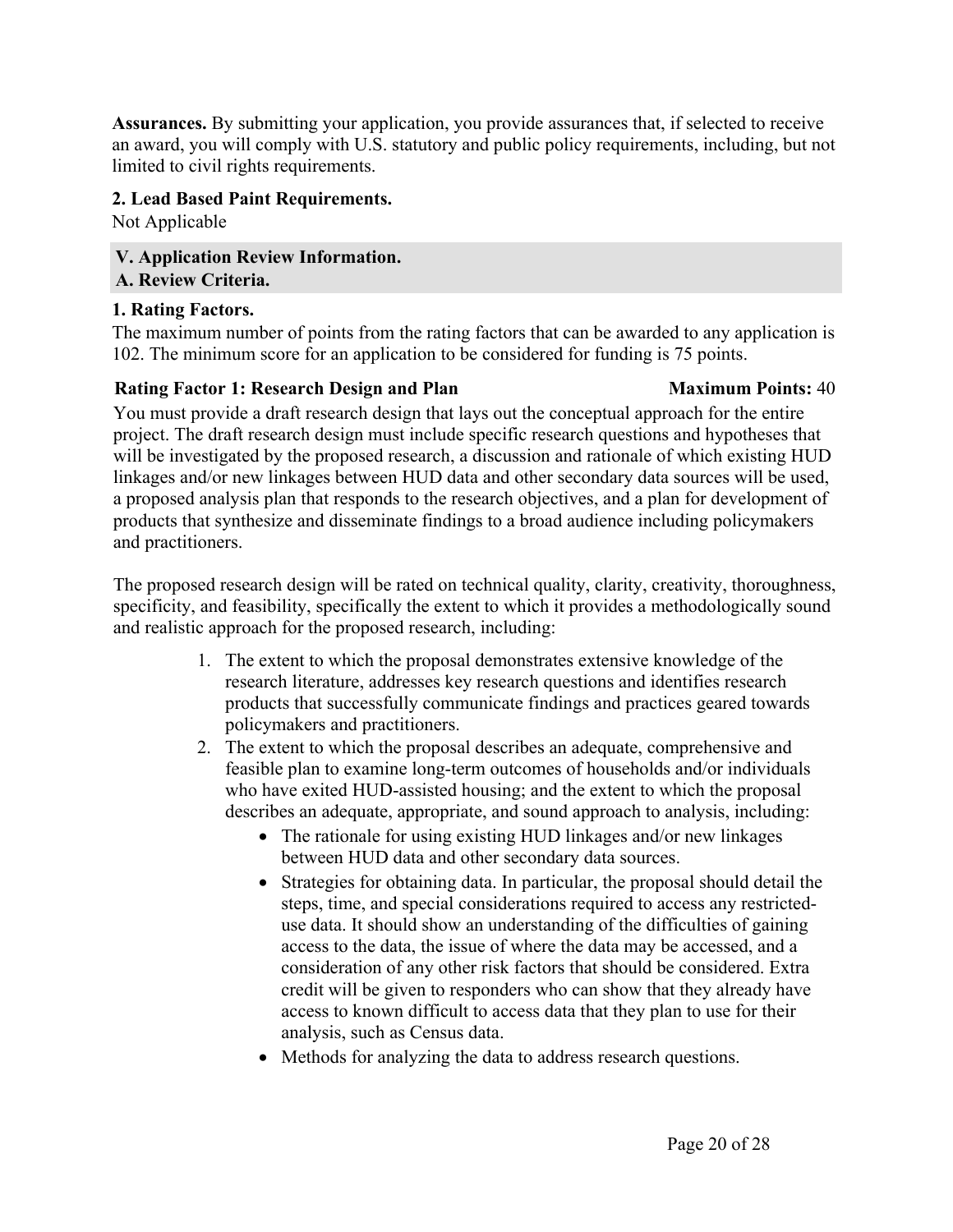Describe the extent to which the analysis could in principle be replicated on an annual or biennial basis, or periodic basis.

## **Rating Factor 2: Demonstrated Subject Matter Expertise Maximum Points:** 20

HUD will evaluate your organization's past performance based on your descriptions of other recent (within the past 5 years) research projects as applicable that were fully completed and demonstrate your organization's ability to conduct the applicable functions. Ideally, some of these projects should be relevant to the topic area at hand, comparable in size, scope and complexity, and employ similar research methods.

For each relevant research project, include:

- 1. A statement of the objective of the project.
- 2. A description of the research or other tasks included in the engagement that would be relevant for this engagement.
- 3. A description of the data source(s) used for the analysis, how the data was requested (if not already accessible to your organization) and how new data linkages were created (if relevant).
- 4. A synopsis of how you conducted and managed the work, including the number of hours involved, the total cost of the engagement, and how risks and potential delays were mitigated throughout the course of the project.
- 5. A description of the final product or products of the research, the primary audience of the research, and how it was used by the primary solicitor, especially whether and how the information generated by the research affected policy, program, budgeting, or planning decisions.
- 6. Key personnel who worked on the project that will be working on the proposed project.

Note: Past performance may be verified with third-party references.

#### **Rating Factor 3: Qualifications of Key Personnel Maximum Points:** 20

For the purposes of responding to this sub-factor, 'key personnel' is defined as the applicant's in-house staff, subcontractors and/or consultants who will perform an essential management or technical function on the proposed project, and who could not be easily replaced by other staff with comparable expertise.

The applicant must identify the key personnel with the proposed project; explain their role in the project; and demonstrate that they have the education, skills, and experience required to successfully complete the project.

Applicants must include in their proposed research and development team people with expertise in applied research, project management, data management, statistics, and writing and editing, as well as past experience in one or more topical disciplines addressed by this NOFA, such as prior use of HUD administrative data.

Applicants will be assessed based on the extent to which the proposed key personnel have demonstrated education, skills, and experience required to complete the proposed research.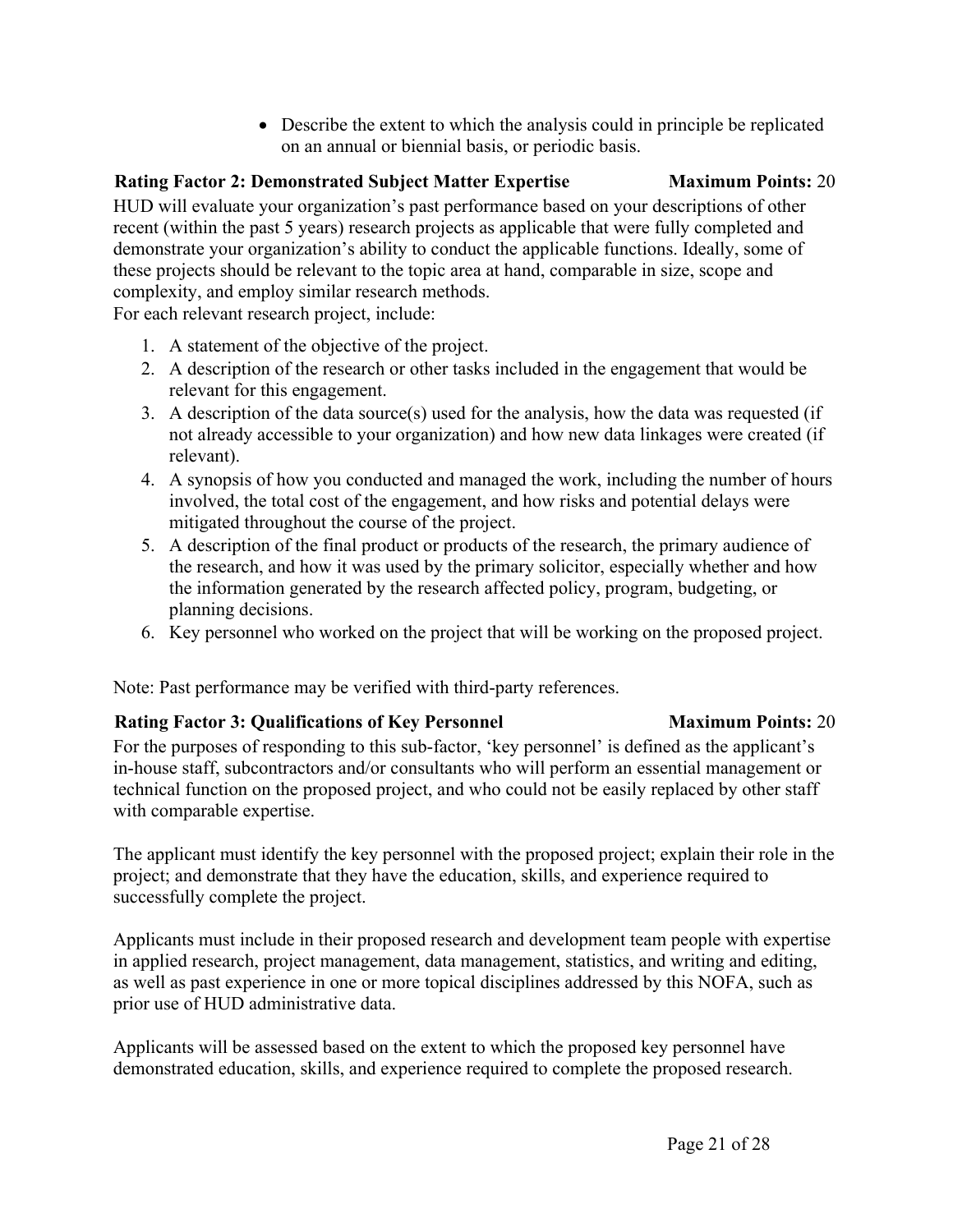- 1. Provide a list of no more than five key team members (up to five) and their role in the management and/or implementation of this project; and
- 2. Demonstrate experience of each team member to carry out their identified role in this project.

Resumes for key personnel should be included as an appendix to the narrative.

## **Rating Factor 4: Management and Work Plan, and Budget Maximum Points:** <sup>20</sup>

#### Management and Work Plan

You must provide a draft Management and Work Plan for the project that presents a clear, practical, and forward-looking plan to complete the proposed research. The draft Management and Work Plan must include:

- 1. A narrative discussion of how you will manage the overall project, including a discussion of how to assign appropriately skilled staff and how to manage communication with HUD and other stakeholders, major project milestones, interdependencies among tasks, and quality control procedures.
- 2. A discussion of potential risks or delays that may occur throughout the course of your project (e.g., delays in gaining access to restricted-use data, delays as a result of DUA/MOU negotiations, etc.) and how you plan to mitigate them.
- 3. A schedule of tasks (including start dates and completion dates) and deliverables.
- 4. Allocation of resources, including staffing and labor hours, by task.

You will be assessed based on the extent to which your draft Management and Work Plan provides a thorough and realistic approach for managing the overall project.

## Budget

Your budget proposal should thoroughly estimate all applicable direct and indirect costs. HUD is not required to approve or fund all approved activities and reserves the right to negotiate or redistribute funds as appropriate. You must thoroughly document and justify all budget categories and costs (Form HUD424CBW) and all major tasks, for yourself, sub-recipients, major subcontractors, joint venture participants, or others contributing resources to the project.t

A separate budget must be provided for partners who are proposed to receive more than 10 percent of the Federal budget request. Your application will be evaluated on the extent to which your resources are appropriate for the scope of your proposed study.

Your narrative justification associated with these budgeted costs should be submitted as part of the Total Budget but is not included in the 25-page limit for this submission. The narrative should provide an explanation of the basis for the major budget items. Separate narrative justifications should be submitted as part of the Total Budget but is not included in the 25-page limit for this submission. The narrative should provide an explanation of the basis for the major budget items. Separate narrative justifications should be submitted for partners that are submitting separate budgets.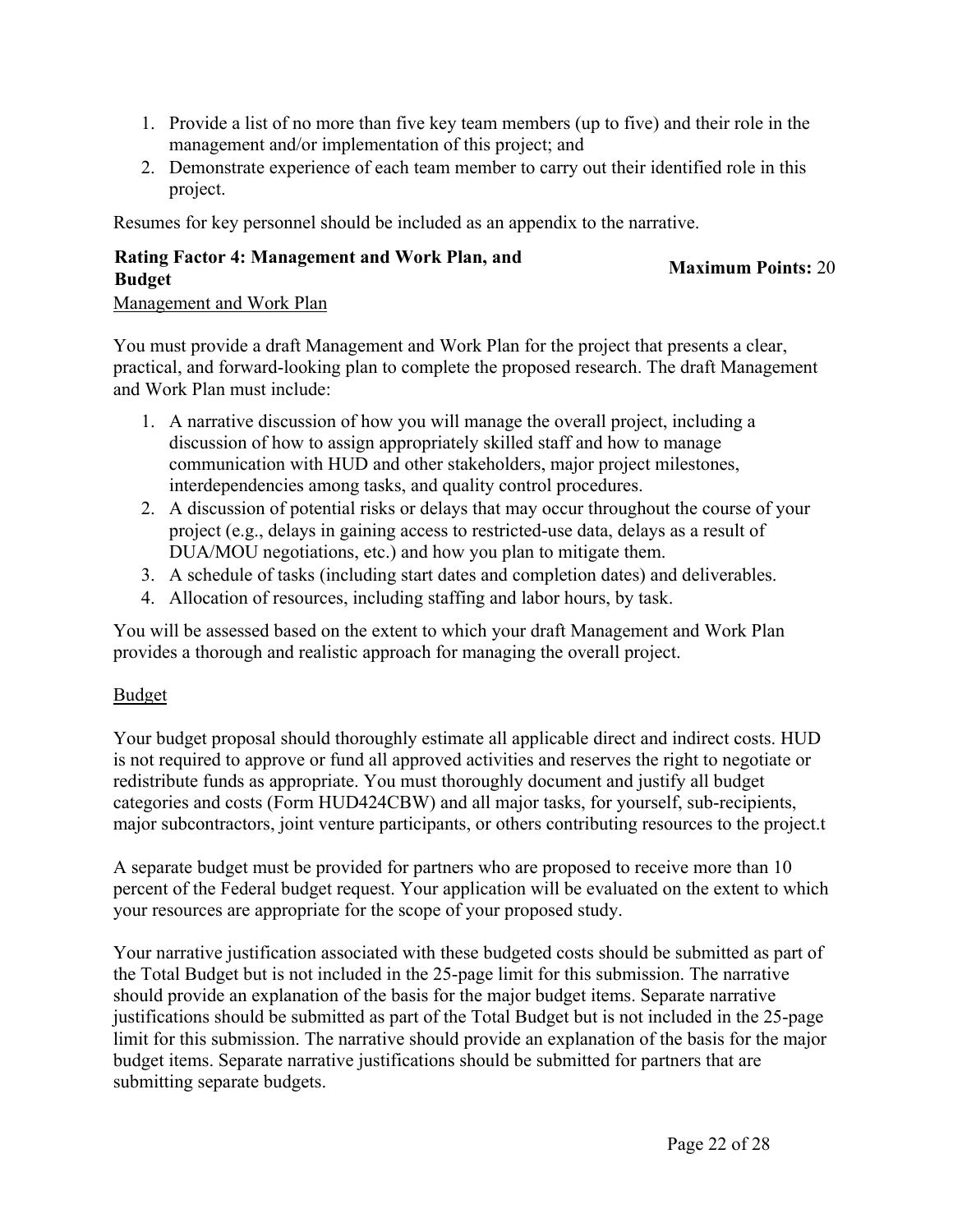## **2. Other Factors.**

#### **Preference Points.**

HUD encourages activities in support of the Secretary's FY20 Initiatives. HUD may award up to two (2) points for any of the 3 preferences (OZ, PZ or HBCU).

#### **Opportunity Zones.**

This program does not offer Opportunity Zone preference points.

## **HBCU.**

An applicant designated by the U.S. Department of Education as Historically Black College or University (HBCU) will receive up to two (2) preference points when the application includes documentation of the applicant's status as an HBCU. Click here to view the list of [accredited](https://sites.ed.gov/whhbcu/one-hundred-and-five-historically-black-colleges-and-universities/) [HBCU's](https://sites.ed.gov/whhbcu/one-hundred-and-five-historically-black-colleges-and-universities/)

An applicant partnering with a Historically Black College or University (HBCU) will receive up to two (2) Preference Points when the application includes a Letter of Commitment certifying that an HBCU Partnership is in place and signed by an authorizing official of the HBCU and documentation of the college or university's status as an HBCU. [Click](https://sites.ed.gov/whhbcu/one-hundred-and-five-historically-black-colleges-and-universities/) here to view the list of [accredited](https://sites.ed.gov/whhbcu/one-hundred-and-five-historically-black-colleges-and-universities/) HBCU's

## **Promise Zones**

This program does not offer Promise Zone preference points.

## <span id="page-23-0"></span>**B. Review and Selection Process.**

#### **1. Past Performance**

In evaluating applications for funding, HUD will consider an applicant's past performance in managing funds. Items HUD will consider include, but are not limited to:

The ability to account for funds in compliance with applicable reporting and recordkeeping requirements;

Timely use of funds received from HUD;

Timely submission and quality of reports submitted to HUD;

Meeting program requirements;

Meeting performance targets as established in the grant agreement;

The applicant's organizational capacity, including staffing structures and capabilities;

Timely completion of activities and receipt and expenditure of promised matching or leveraged funds;

The number of persons served or targeted for assistance;

HUD may reduce scores as specified under V. A. Review Criteria. Whenever possible, HUD will obtain past performance information. If this review results in an adverse finding related to integrity or performance, HUD reserves the right to take any of the remedies provided in Section III. E Statutory and Regulatory Requirements Affecting Eligibility, "Pre-selection Review of Performance" document link above.

## **2. Assessing Applicant Risk.**

In evaluating risks posed by applicants, HUD may use a risk-based approach and may consider any items such as the following:

- Financial stability;
- Quality of management systems and ability to meet the management standards prescribed in this part;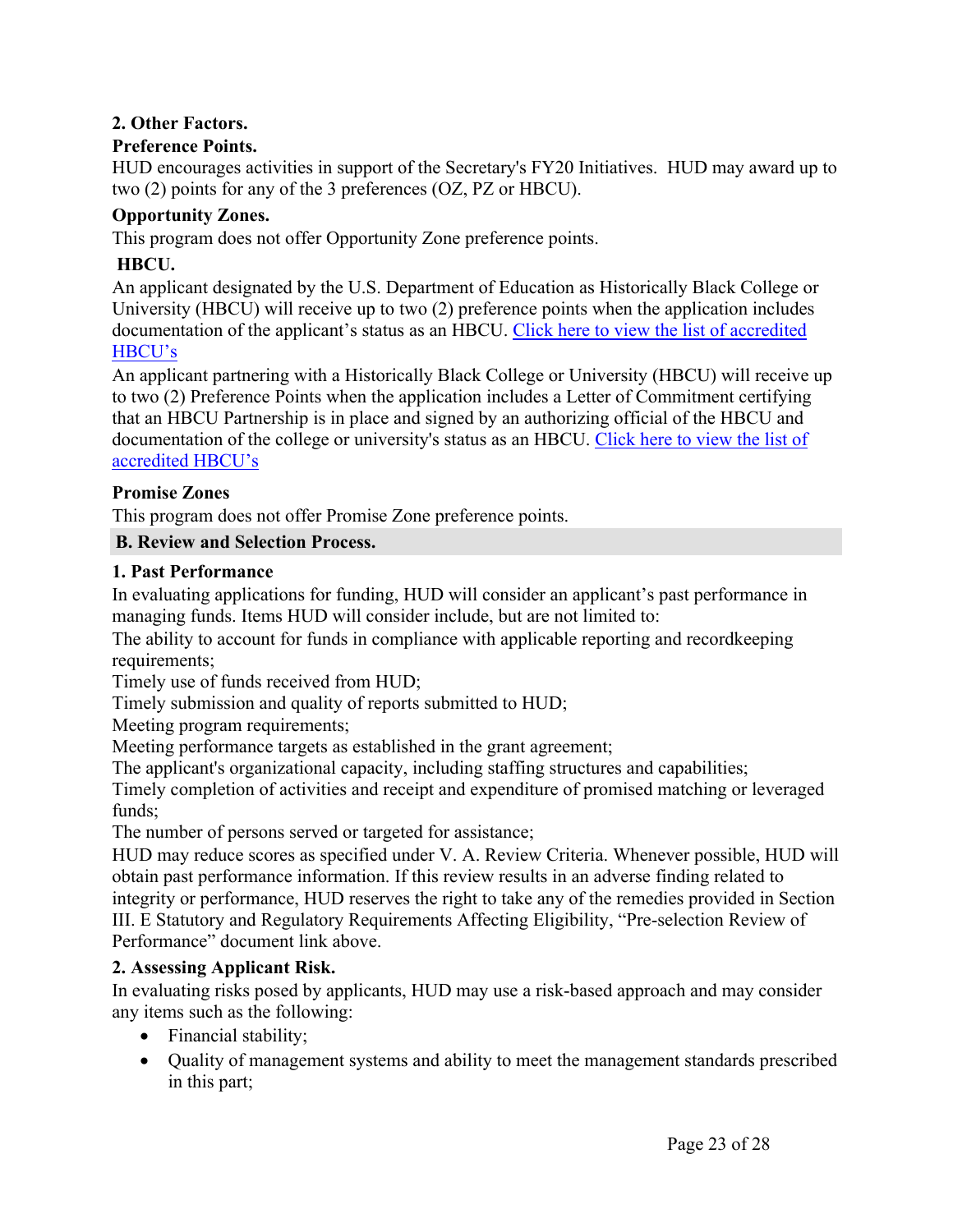- History of performance. The applicant's record in managing Federal awards, if it is a prior recipient of Federal awards, including timeliness of compliance with applicable reporting requirements, conformance to the terms and conditions of previous Federal awards, and if applicable, the extent to which any previously awarded amounts will be expended prior to future awards;
- Reports and findings from audits performed under Subpart F—Audit Requirements of this part or the reports and findings of any other available audits; and
- The applicant's ability to effectively implement statutory, regulatory, or other requirements imposed on non-Federal entities.

Two types of reviews will be conducted:

1. A threshold review to determine an applicant's basic eligibility; and

2. A technical review for all applications that pass the threshold review, to rate and rank the application based on the "Rating Factors" listed in Section V.A.

Only those applications that pass the threshold review will receive a technical review and be rated and ranked.

Applicants will be selected based on highest score.

## <span id="page-24-0"></span>**VI. Award Administration Information.**

## <span id="page-24-1"></span>**A. Award Notices.**

Following the evaluation process, HUD will notify successful applicants of their selection for funding. HUD will also notify other applicants, whose applications were received by the deadline, but have not been chosen for award. Notifications will be sent by email to the person listed as the AOR in item 21 of the SF424.

**Negotiation.** After HUD has made selections, HUD will negotiate specific terms of the funding agreement and budget with selected applicants. If HUD and a selected applicant do not successfully conclude negotiations in a timely manner, or a selected applicant fails to provide requested information, an award will not be made to that applicant. In this case, HUD may select another eligible applicant.HUD may impose special conditions on an award as provided under 2 CFR 200.207:

• Based on HUD's review of the applicant's risk under 2 CFR 200.205;

• When the applicant or recipient has a history of failure to comply with the general or specific terms and conditions of a Federal award;

• When the applicant or recipient fails to meet expected performance goals contained in a Federal award; or

• When the applicant or recipient is not otherwise responsible.

**Adjustments to Funding.** To ensure the fair distribution of funds and enable the purposes or requirements of a specific program to be met, HUD reserves the right to fund less than the amount requested in an application.

a. HUD will fund no portion of an application that:

(1) Is not eligible for funding under applicable statutory or regulatory requirements;

(2) Does not meet the requirements of this notice; or

(3) Duplicates other funded programs or activities from prior year awards or other selected applicants.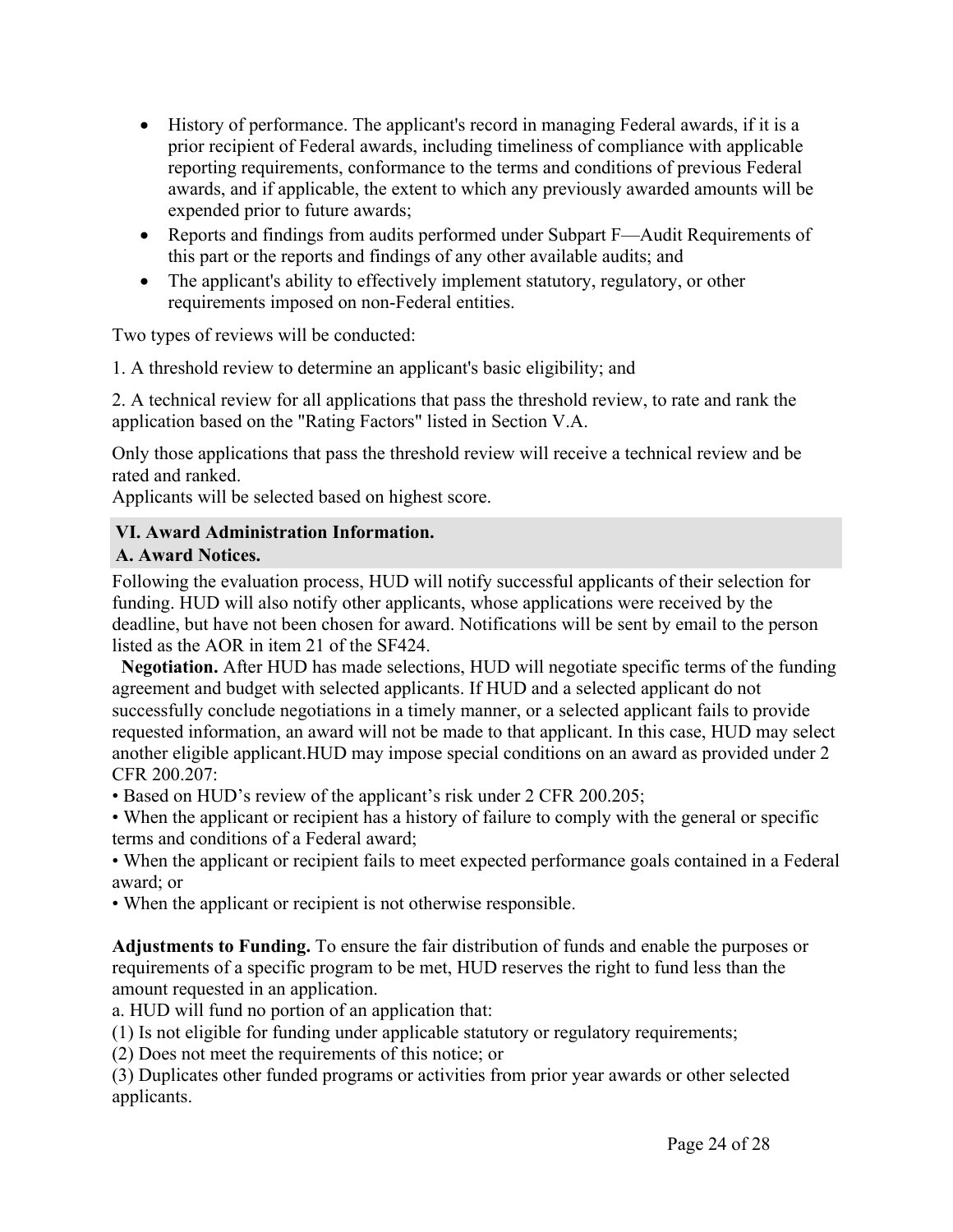b. If funds are available after funding the highest-ranking application, HUD may fund all or part of another eligible fundable application. If an applicant turns down an award offer, or if HUD and an applicant do not successfully complete grant negotiations, HUD may make an offer of funding to another eligible application.

c. If funds remain after all selections have been made, remaining funds may be made available within the current FY for other competitions within the program area, or be held for future competitions, or be used as otherwise provided by authorizing statute or appropriation. d. If, after announcement of awards made under the current NOFA, additional funds become available either through the current appropriations, a supplemental appropriation, other appropriations or recapture of funds, HUD may use the additional funds to provide additional funding to an applicant awarded less than the requested amount of funds to make the full award, and/or to fund additional applicants that were eligible to receive an award but for which there were no funds available.

**Funding Errors.** If HUD commits an error that when corrected would cause selection of an applicant during the funding round of a Program NOFA, HUD may select that applicant for funding, subject to the availability of funds.

#### <span id="page-25-0"></span>**B. Administrative, National and Department Policy Requirements for HUD recipients**

For this NOFA, the following [Administrative,](https://www.hud.gov/sites/dfiles/CFO/images/General%20Administration%20Requirements%20and%20Terms%20for%20HUD%20Assistance%20Awards.docx) National and Department Policy Requirements and Terms for HUD Financial [Assistance](https://www.hud.gov/sites/dfiles/CFO/images/General%20Administration%20Requirements%20and%20Terms%20for%20HUD%20Assistance%20Awards.docx) Awards apply. (Please select the linked text to read the detailed description of each applicable requirement).

1. Compliance with Non-discrimination and Related Requirements.

Unless otherwise specified, these non-discrimination and equal opportunity authorities and other requirements apply to all NOFAs. Please read the following requirements carefully as the requirements are different among HUD's programs.

• Compliance with Fair Housing and Civil Rights Laws, Which Encompass the Fair Housing Act and Related Authorities (cf. 24 CFR 5.105(a)).

- Affirmatively Furthering Fair Housing.
- Economic Opportunities for Low-and Very Low-income Persons (Section 3).
- Improving Access to Services for Persons with Limited English Proficiency (LEP).
- Accessible Technology.
- 2. Equal Access Requirements.
- 3. Ensuring the Participation of Small Disadvantaged Business, and Women-Owned Business.
- 4. Equal Participation of Faith-Based Organizations in HUD Programs and Activities.
- 5. Uniform Relocation Act Real Property Acquisition and Relocation Requirements.
- 6. Participation in HUD-Sponsored Program Evaluation.

7. Uniform Administrative Requirements, Cost Principles, and Audit Requirements for Federal Awards.

- 8. Drug-Free Workplace.
- 9. Safeguarding Resident/Client Files.

10. Compliance with the Federal Funding Accountability and Transparency Act of 2006 (Pub.

- L.109-282) (Transparency Act), as amended.
- 11. Eminent Domain.
- 12. Accessibility for Persons with Disabilities.
- 13. Violence Against Women Act.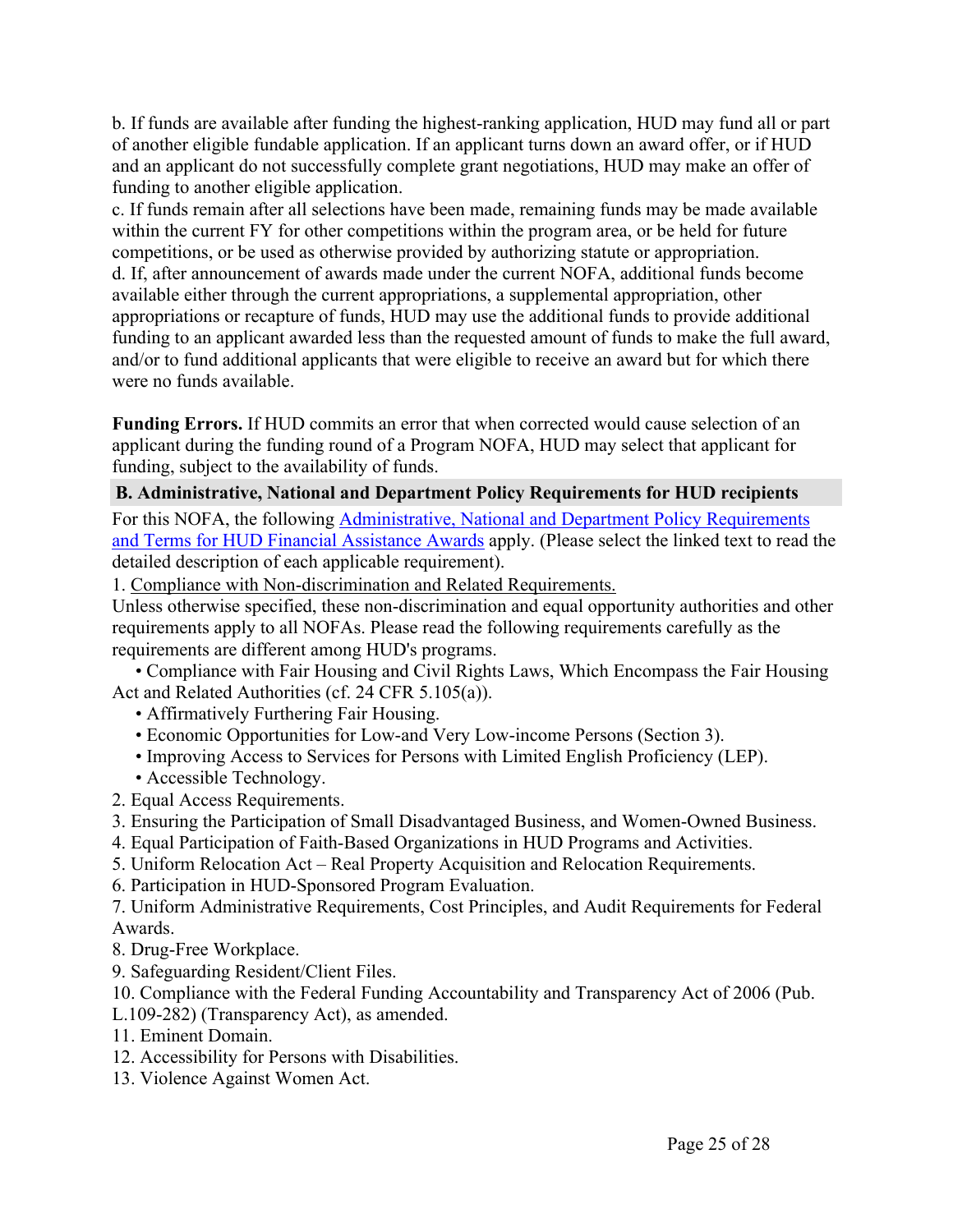- 14. Conducting Business in Accordance with Ethical Standards/Code of Conduct.
- 15. Environmental Requirements.

Compliance with 24 CFR part 50 or 58 procedures is explained below:

In accordance with 24 CFR 50.19(b)(1) and (3) activities funded under this NOFA are exempt or categorically excluded from environmental review under the National Environmental Policy Act of 1969 (42 U.S.C. 4321) and not subject to environmental review under related laws and authorities.

#### <span id="page-26-0"></span>**C. Reporting.**

HUD requires recipients to submit performance and financial reports under OMB guidance and program instructions.

**1. Recipient Integrity and Performance Matters.** Applicants should be aware that if the total Federal share of your Federal award includes more than \$ 500,000 over the period of performance, you may be subject to post award reporting requirements reflected in Appendix XII to Part 200-Award Term and Condition for Recipient Integrity and Performance Matters.

**2. Race, Ethnicity and Other Data Reporting.** HUD requires recipients that provide HUDfunded program benefits to individuals or families to report data on the race, color, religion, sex, national origin, age, disability, and family characteristics of persons and households who are applicants for, participants in, or beneficiaries or potential beneficiaries of HUD programs in order to carry out the Department's responsibilities under the Fair Housing Act, Executive Order 11063, Title VI of the Civil Rights Act of 1964, and Section 562 of the Housing and Community Development Act of 1987.

Not applicable.

## **3. Program-Specific Reporting Requirements**

Not applicable.

## <span id="page-26-1"></span>**D. Debriefing.**

For a period of at least 120 days, beginning 30 days after the public announcement of awards under this NOFA, HUD will provide a debriefing related to their application to requesting applicants. A request for debriefing must be made in writing or by email by the authorized official whose signature appears on the SF-424 or by his or her successor in office and be submitted to the POC in Section VII Agency Contact(s), below. Information provided during a debriefing may include the final score the applicant received for each rating factor, final evaluator comments for each rating factor, and the final assessment indicating the basis upon which funding was approved or denied.

## <span id="page-26-2"></span>**VII. Agency Contact(s).**

HUD staff will be available to provide clarification on the content of this NOFA. Questions regarding specific program requirements for this NOFA should be directed to the POC listed below.Name: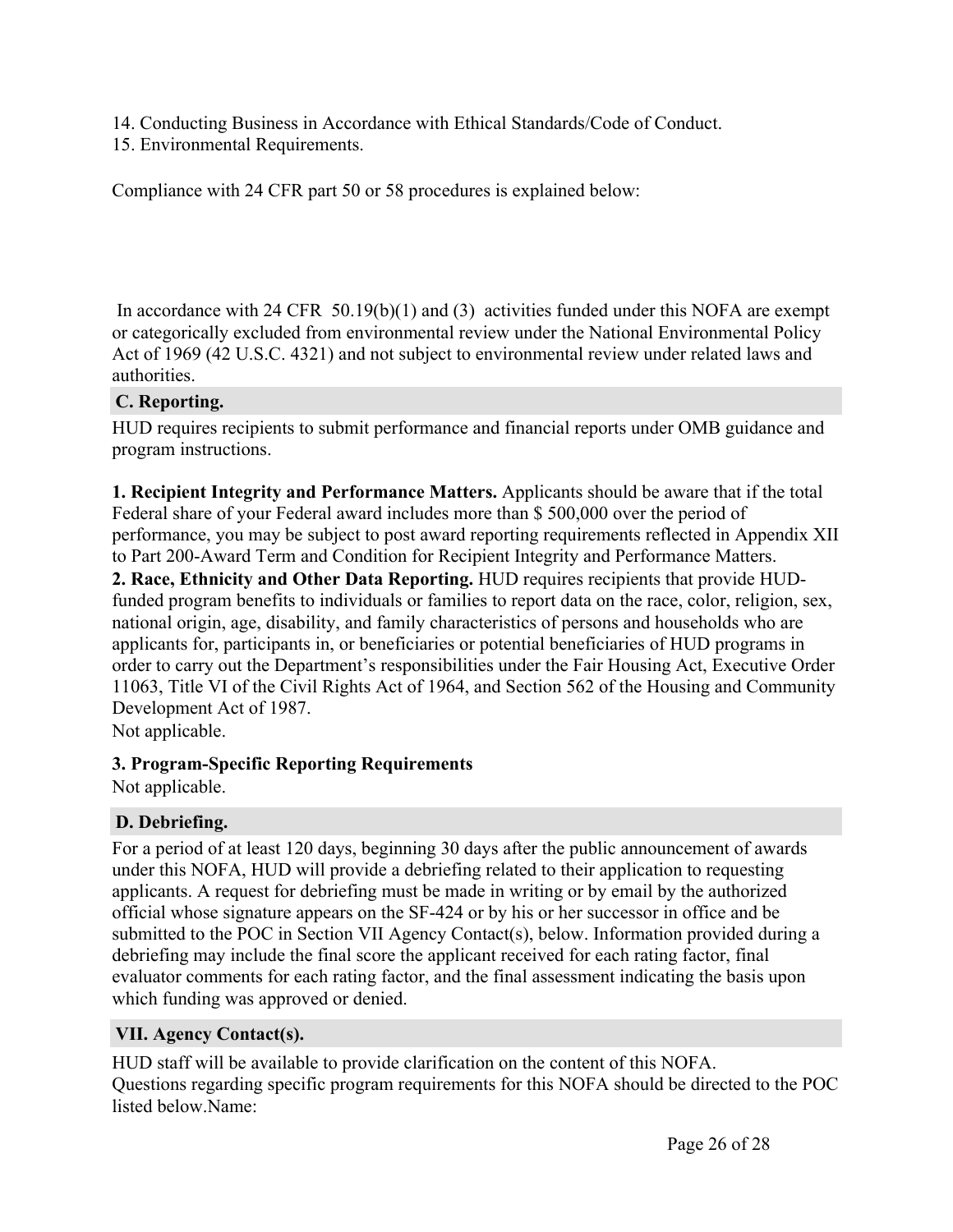Leatha Blanks Phone: 202-402-5821 Email: Leatha.M.Blanks@hud.gov

Persons with hearing or speech impairments may access this number via TTY by calling the tollfree Federal Relay Service at 800-877-8339. Please note that HUD staff cannot assist applicants in preparing their applications.

## <span id="page-27-0"></span>**VIII. Other Information.**

## **1. National Environmental Policy Act.**

This NOFA does not direct, provide for assistance or loan and mortgage insurance for, or otherwise govern or regulate, real property acquisition, disposition, leasing, rehabilitation, alteration, demolition, or new construction; or establish, revise, or provide for standards for construction or construction materials, manufactured housing, or occupancy. Accordingly, under 24 CFR 50.19(c)(1), this NOFA is categorically excluded from environmental review under the National Environmental Policy Act of 1969 (42 U.S.C. 4321).

**2. Paperwork Reduction Act Statement.** The information collection requirements in this notice have been approved by OMB under the Paperwork Reduction Act of 1995 (44 U.S.C. 3501- 3520). In accordance with the Paperwork Reduction Act, HUD may not conduct or sponsor, and a person is not required to respond to, a collection of information unless the collection displays a valid OMB control number. Each NOFA will identify its applicable OMB control number unless its collection of information is excluded from these requirements under 5 CFR part 1320.

## **3. Web Resources.**

- **[Affirmatively](https://www.hudexchange.info/programs/affh/) Furthering Fair Housing**
- **Code of [Conduct](https://www.hud.gov/program_offices/spm/gmomgmt/grantsinfo/conductgrants) list**
- **[CFDA](https://beta.sam.gov/)**
- **Dun & [Bradstreet](http://fedgov.dnb.com/webform)**
- **Equal Participation of Faith-Based [Organizations](https://www.ecfr.gov/cgi-bin/retrieveECFR?gp=1&SID=d67b2c9e097a45629d959d63e5e4f297&ty=HTML&h=L&mc=true&r=SECTION&n=se24.1.5_1109)**
- **Federal Awardee [Performance](https://www.fapiis.gov/fapiis/index.action) and Integrity Information System**
- **FFATA [Subaward](https://www.fsrs.gov/) Reporting System**
- **[Grants.gov](https://grants.gov)**
- **[HBCUs](https://www.hud.gov/programdescription/hbcu)**
- **Healthy Homes [Strategic](https://www.hud.gov/sites/documents/DOC_13701.PDF) Plan**
- **Healthy Housing [Reference](https://www.cdc.gov/nceh/publications/books/housing/housing_ref_manual_2012.pdf) Manual**
- **HUD's [Strategic](https://www.hud.gov/program_offices/spm/strategicplan2014_2018) Plan**
- **HUD [Grants](https://www.hud.gov/program_offices/spm/gmomgmt/grantsinfo)**
- **Limited English [Proficiency](https://www.hud.gov/program_offices/fair_housing_equal_opp/limited_english_proficiency_0)**
- **NOFA [Webcasts](https://portal.hud.gov/hudportal/HUD?src=/press/multimedia)**
- **[Opportunity](https://www.cdfifund.gov/Pages/Opportunity-Zones.aspx) Zone**
- **[Procurement](https://www.ecfr.gov/cgi-bin/text-idx?SID=91f378a1992b84880fbe5823086278fc&mc=true&node=pt2.1.200&rgn=div5#se2.1.200_1322) of Recovered Materials**
- **[Promise](https://www.hud.gov/program_offices/field_policy_mgt/fieldpolicymgtpz) Zones**
- **Section 3 [Business](https://portalapps.hud.gov/Sec3BusReg/BRegistry/What) Registry**